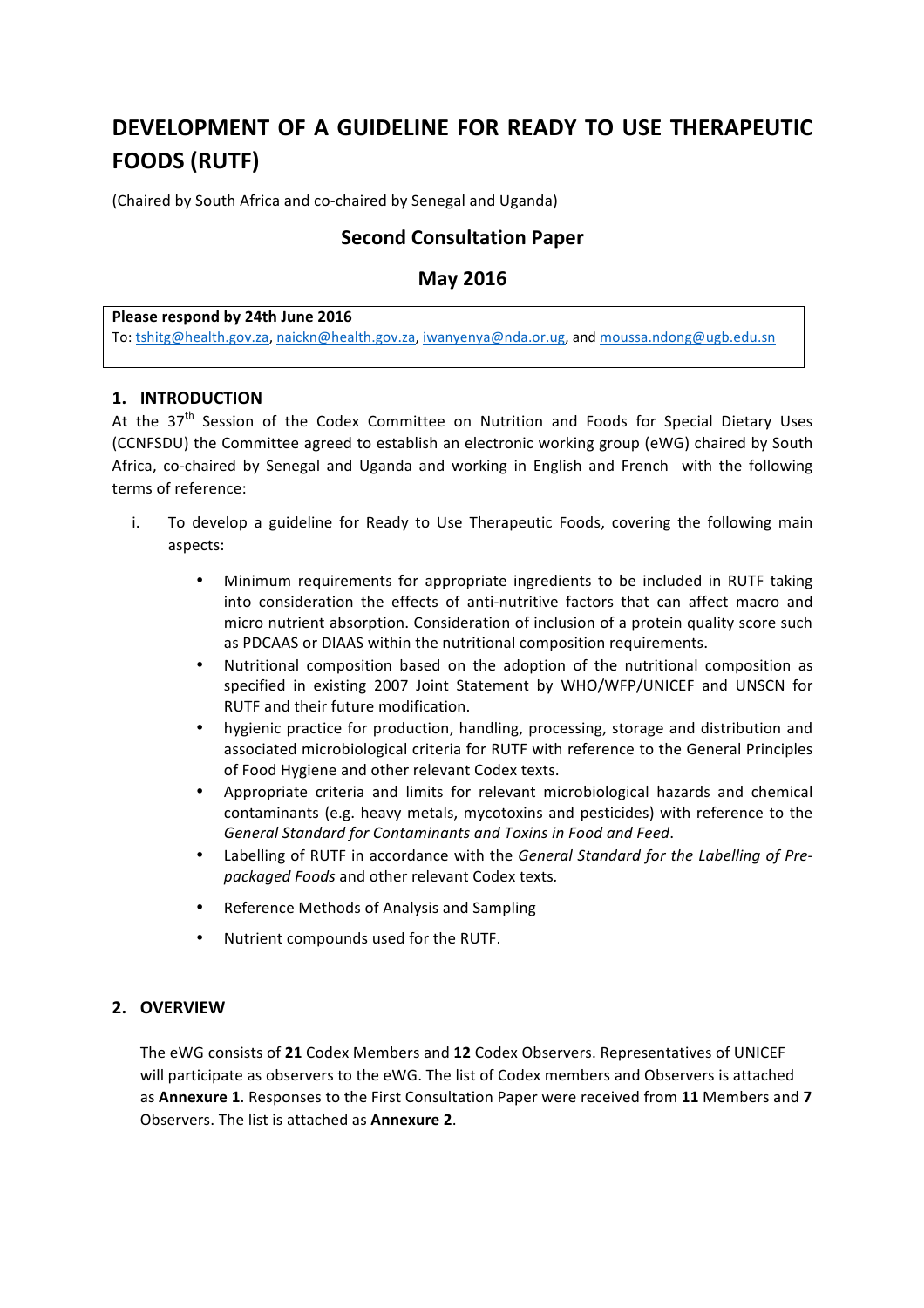# **Consultation Paper 1**

The first consultation paper focused on the following key areas:

- Development of a draft framework and the scope of a guideline for RUTF as per the stipulated terms of reference.
- To provide an opportunity for eWG members to comment on other additional issues that should be taken into consideration during the development of a guideline.
- To request the eWG members to provide information and evidence that will inform the content of a guideline.

# **Consultation Paper 2**

This Second Consultation Paper takes into consideration the findings of the First Consultation Paper and includes a:

- Summary of eWG members' comments regarding the:
	- $\circ$  Proposed framework and the scope of a Guideline for RUTF.
	- o Summary of evidence and information that will inform the content of a Guideline.
	- o Highlight other additional issues that should be taken into consideration during the development of a Guideline.
- Continued review and development of a framework and the scope of a Guideline for RUTF.
- Highlight key areas that still need further discussion or agreement by Members.

# **3. PROPOSED FRAMEWORK/OUTLINE OF A GUIDELINE FOR READY TO USE THERAPEUTIC FOODS (RUTF)**

# **3.1 PURPOSE**

# As part of the First Consultation Paper, eWG members were requested to provide inputs on the proposed purpose of a draft Guideline for RUTF. The Chairs proposed the following text as reflected below:

To provide guidance on technical and nutritional aspects of the production of Ready to Use Therapeutic Foods for children from the age of six months with severe acute malnutrition, including

- i. Nutritional composition
- ii. Formulation of RUTFs
- iii. Hygienic requirements
- iv. Microbiological and chemical contaminant criteria
- v. Analysis and sampling
- vi. Provisions for packaging
- vii. Processing/production standards
- viii. Provisions for labelling and instructions for use

The electronic working group members were requested to comment on whether the proposed "Purpose" of a Guideline covered all the main aspects and what other areas would they recommend for consideration under this section. Several responses were received and various issues also emerged. The **summary of eWG members' responses are summarized below:**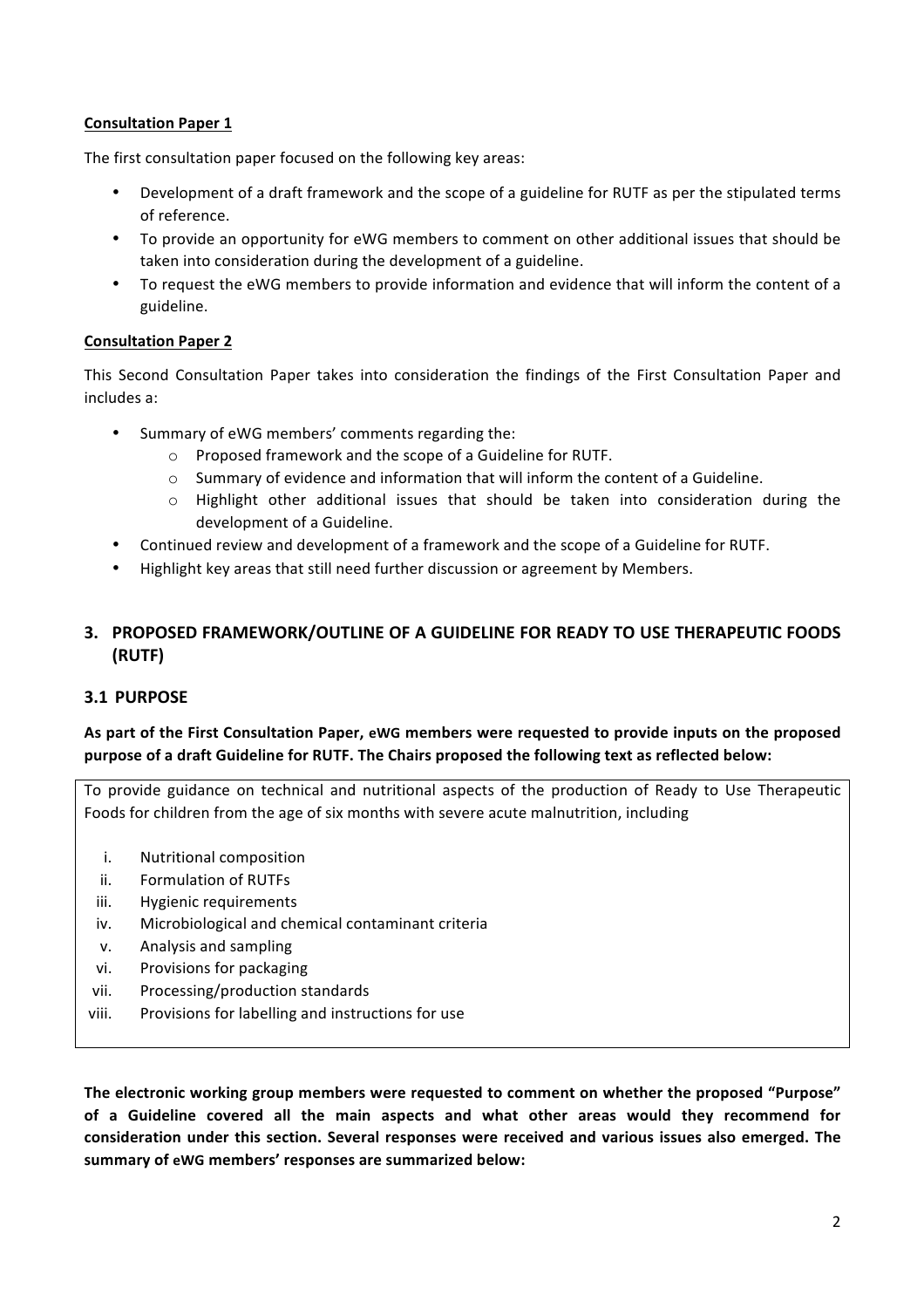Several Members indicated that the proposed purpose covered the main aspects of a Guideline.

Two Members requested that the shelf-life of the product be included into the purpose of a Guideline. Furthermore, the shelf life of these products should be supported by stability studies to ensure that the nutritional properties of the products would be within the nutrition composition requirements during the shelf life of the products.

One Member highlighted that point (iii) and (vii) would cover the same areas in a Guideline and recommended that they be merged and replaced by Good Manufacturing Practices, which would cover the General Principles of Food Hygiene (CAC/RCP 75-2015). The Chairs agree that these two sections should be collapsed and replaced by Good Manufacturing Practices.

Two Members did not support the intended purpose and use of RUTF products due to insufficient scientific data to substantiate the efficacy and safety of these products. One Member also highlighted that the purpose should include the need to protect breastfeeding and a need for governments to ensure that The International Code of Marketing of Breastmilk Substitutes and WHA resolutions were fully implemented. Furthermore the purpose of a guideline should explain that these foods are temporary treatment foods and should be used under medical supervision. Risks in relation to marketing and promotion of RUTF products should be managed to avoid the spill-over effect and misuse of these products.

Two Members proposed that criteria for the release of the RUTF products to the market should be defined in order to avoid longer shelf life of more than a year, which could add to the development costs and inefficiencies in the supply chain/logistics process. Some of the ingredients such as Vitamin A could become unstable over a long period of time.

One Member commented that the nutritional quality with specific reference to protein quality (DIAAS) and availability of micronutrients should be taken into consideration under the "Nutritional composition" section of a guideline. It was also highlighted that section (viii) should provide more detailed attention to the "instruction for use" since these products were intended for children with severe acute malnutrition (SAM).

One members questioned whether topic "ii. Formulation of RUTFs was intended to refer to "Raw materials and ingredients". It was also highlighted that there was no difference between "nutritional composition" and "Formulation of RUTFs" sections.

One member recommended that a section on Technologies for and Effects of Processing" be added under the purpose as it was also done in the Guidelines on Formulated Complementary Foods for Older Infants and Young Children (CAC/GL 8-1991).

One member felt that the proposed guideline should give guidance to users and not address specific provisions such as analysis and sampling which would be covered by a standard.

The Chairs would like to acknowledge comments received from the eWG Members. The Chairs agree that all the concerns that the Members raised are important and will be addressed in specific sections within a Guideline, e.g. the shelf-life of a product and specific text on marketing of these products will be addressed under the labelling section. However the purpose will not cover all the specific sections as **outlined in a Guideline.**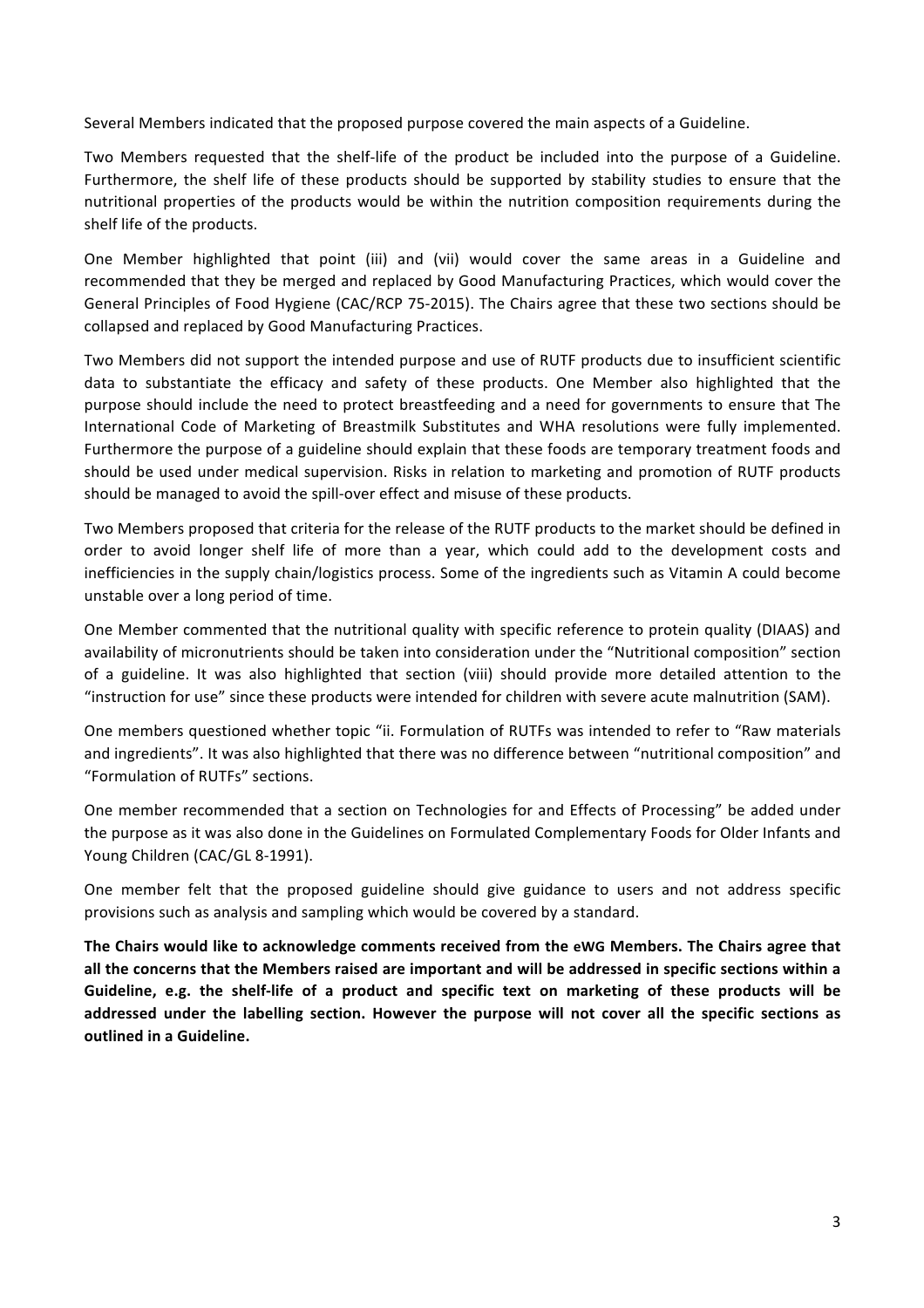# Based on the responses received from eWG members, the Chairs propose the following wording and text **in this section:**

#### **PURPOSE**

To provide guidance on technical and nutritional aspects of the production of Ready to Use Therapeutic Foods for children from the age of six months with severe acute malnutrition, including

- i. Nutritional Composition
- ii. Raw Materials and Ingredients
- iii. Good Manufacturing Practices
- iv. Microbiological and Chemical Contaminant Criteria
- v. Reference Methods of Analysis and Sampling
- vi. Provisions for Packaging and Labelling

**Please provide comments and justification for your answers to the proposed text** 

#### **3.2 SCOPE**

As part of the First Consultation Paper, eWG members were requested to provide inputs on the proposed purpose of a draft Guideline for RUTF, as well as other issues that the eWG should consider. The Chairs proposed the following text as reflected below:

The provisions of these guidelines apply to formulated Ready to Use Therapeutic Foods. These guidelines should be used in accordance with the WHO, 2013 document on Updates on the management of severe acute malnutrition in infants and children<sup>i</sup>.

The discussion paper presented by UNICEF and Senegal indicated that the scope of a guideline should only refer to RUTF that are produced in food manufacturing facilities and traded internationally, as well as being produced domestically for domestic use.

#### The eWG members were requested to give comments on the proposed "Scope" of a Guideline and the responses are reflected below:

There was general support amongst eWG members on the proposed scope. Certain amendments were proposed to the text.

Four eWG members indicated that that reference to "domestic production" should be clarified or avoided in a guideline since the use of this term could be mistaken for food prepared at home or interpreted differently. However RUTF could be produced in a local food manufacturer as explained in the Joint Statement of 2007.

Several members indicated that the target group and the age group for the RUTF products should be clearly outlined in the scope. Various wordings were proposed by eWG members.

Seven eWG members suggested that other products such as: Ready-to Use Supplementary Foods (RUSF), micronutrient supplements, processed cereal based foods, complementary foods and other products used to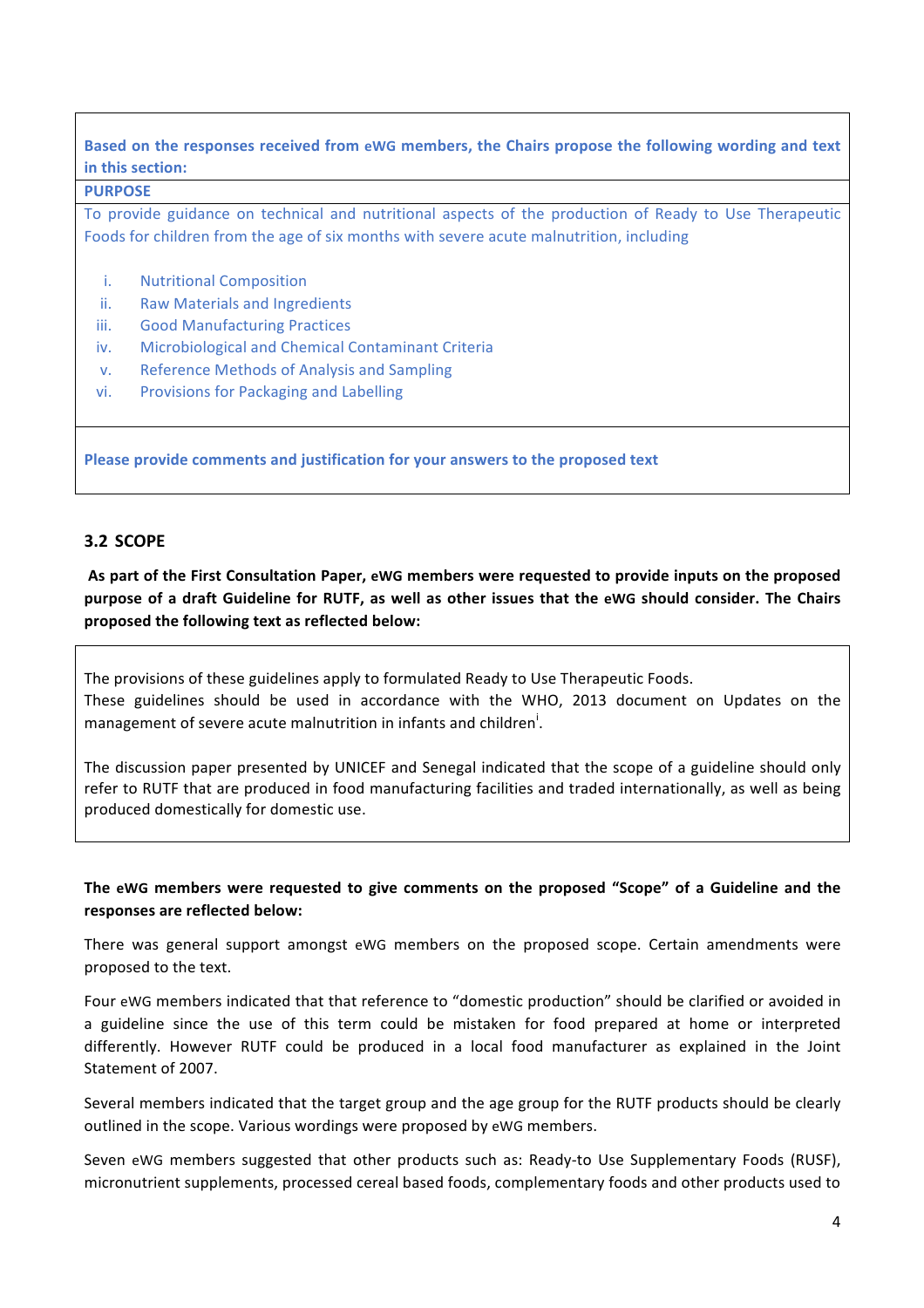prevent or treat malnutrition should be excluded from the Guideline. However one eWG member noted that it would be useful to include other products with similar composition and intended use such as RUSF and this could avoid confusion resulting from multiple guidelines for similar products.

Based on the comments received from EWG Members, The Chairs propose the following revised text of **the "Scope".**

#### **SCOPE**

The provisions of these guidelines apply to Ready to Use Therapeutic Foods for children from 6 to 59 months with severe acute malnutrition.

These guidelines should be used in accordance with the 2007 Joint Statement of the UN Agencies<sup>ii</sup>, 2013 WHO document on Updates on the Management of Severe Acute Malnutrition in infants and children or any other relevant upgrade of the latest version. The scope of a guideline will only refer to RUTF that are produced in food manufacturing facilities and traded either nationally or internationally.

Do you agree with revised text? Please suggest the wording and justification for your proposals.

The Chairs propose the following products to be excluded from the scope, based on inputs received from **Members:**

**The following products will be excluded from the scope of these guidelines:** 

- Ready-to- Use Supplementary Foods (RUSF),
- micronutrient supplements.
- processed cereal based foods,
- complementary foods and,
- other products used to prevent or treat malnutrition

Do you agree with the proposed list of products to be excluded from the scope of the guidelines?

**Please provide comments and justification for your answers.** 

# **3.3 DESCRIPTION**

As part of the First Consultation Paper, eWG members were requested to provide inputs on the proposed **"Description" of a draft Guideline for RUTF, as well as other issues that the eWG should consider. The**  Chairs proposed the following text during the first consultation:

Various descriptions of RUTFs exist. The current definition in the 2007 Joint Statement by UN agencies read as follows: 

"Ready to Use Therapeutic Foods (RUTF) are high-energy, fortified, ready-to-eat foods suitable for the treatment of children >6 months with severe acute malnutrition as outlined in the 2007 Joint Statement by WHO, WFP, UNSCN and UNICEF. These foods should be soft or crushable and should be easy for young children to eat without any preparation".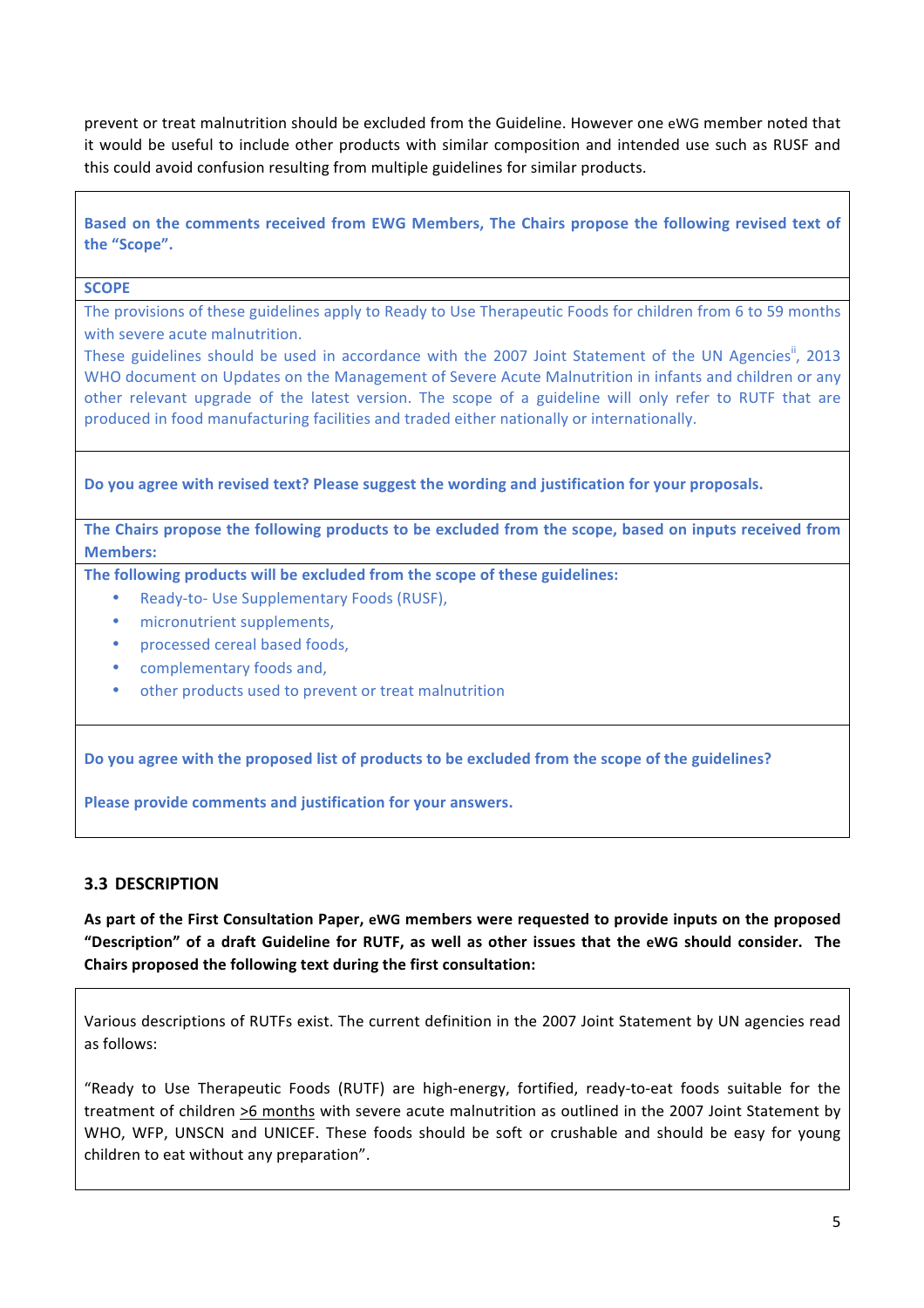This description will be our departure point for the purposes of these guidelines. However some regions treat severe acute malnutrition based on a therapeutic diet using locally available nutrient-dense foods, without the use of commercially produced products.

### **Comments received from eWG members on the questions asked are reflected below:**

Several eWG members made proposals to the wording of the "Description of RUTFs". They include:

- RUTF are high-energy, fortified, portion controlled ready-to-eat foods suitable for the treatment of children >6 months with SAM as outlined in the 2007 Joint Statement by WHO, WFP, UNSCN and UNICEF. These foods should be soft, or crushable and should be easy for young children to eat without any preparation.
- RUTF are high-energy, fortified, ready-to-eat foods for special medical purposes, as defined in **Codex Stan 180-1991**, suitable for the **dietary management** of children >6 months with severe acute malnutrition.
- "Ready to Use Therapeutic Foods (RUTF) are high-energy, fortified, ready-to-eat foods suitable for the treatment of children from the age of six months with severe acute malnutrition as outlined in the 2007 Joint Statement by WHO, WFP, UNSCN and UNICEF. These foods should be soft or crushable and should be easy for young children to eat without any preparation (e.g. no need to cook, mix with meal or dilute in liquid)"
- "Ready to Use Therapeutic Foods (RUTF) are high-energy, fortified, ready-to-eat foods suitable for the treatment of children >6 months with severe acute malnutrition as outlined in the 2007 Joint Statement by WHO, WFP, UNSCN and UNICEF. These foods should be soft or crushable and should be easy for young children to eat without any preparation.
- "Ready to Use Therapeutic Foods (RUTF) are high-energy, fortified, ready-to-eat foods suitable for the treatment of children >6 months with severe acute malnutrition as outlined in the 2007 Joint Statement by WHO, WFP, UNSCN and UNICEF. These foods are soft or crushable and easy for young children to eat without any preparation"
- Ready to Use Therapeutic Foods (RUTF) are high-energy, fortified, ready-to-eat foods suitable for the treatment of children over 6 months with severe acute malnutrition as outlined in the 2007 Joint Statement by WHO, WFP, UNSCN and UNICEF. These foods should be soft or crushable and should be easy for young children to eat without any prior cooking, mixing or dilution"

One Member indicated that the wording "age >6 months" was ambiguous. A proposal was made that it should either be "from 6 months" or "from 7 months" depending on the intended meaning. A proposal was made that the second sentence should be as a separate point within the description section as there was no other section that appears to be more appropriate than description section.

One member commented that since the intended use for RUTFs is for dietary management of severe acute malnutrition, they should comply with the definition of food for special medical purposes (FSMP) as stipulated in CODEX STAN 180-1991. This would assist in avoiding legal uncertainties, and also clarify that the products are specially processed or formulated. It was proposed that the wording "dietary management" of severe acute malnutrition should be used rather than "treatment" for consistency with CODEX STAN 180-1991.

Three Members highlighted that the age range of the products should be clarified under the description.

One Member commented that a description of RUTF should first define prepared energy dense and high nutrient foods that reflect cultural and locally accessible foods, and since they are used as complementary foods RUTFs are to be used as complements or additions to breastfeeding. The wording "not commercially produced" was vague, and care should be taken not to undermine the R&D efforts and trials by imposing unnecessary constraints on product use. However, patients should be protected from poor quality products.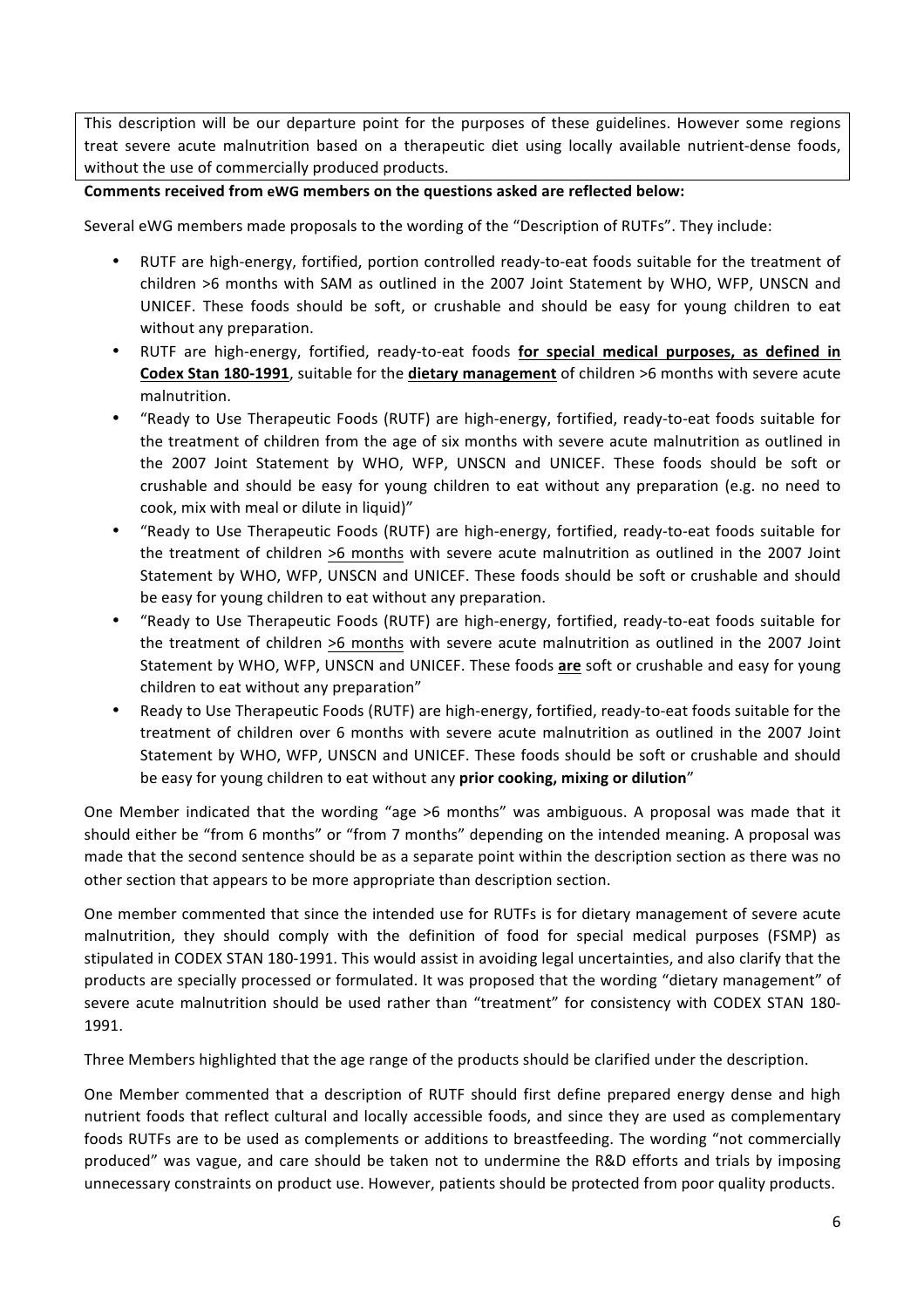One Member highlighted that the description did not stipulate if it would only cover commercially produced products or not, although this was mentioned in the "scope".

Two Members indicated that the following terms should be defined:

- Young children  $-$  it should be aligned to other existing Codex texts.
- Severe acute malnutrition
- RUTF

One Member commented that that a description on how RUTF would be differentiated from other products covered by CAC/GL 8 -1991 should be included, and that these products should be used only if appetite test reveals good appetite.

Four eWG Members commented that the "description" should not cover other forms of RUTFs that were not commercially produced. One member also highlighted that CCNFSDU37 agreed that the guideline should not cover non-commercially produced RUTFs.

Two Members highlighted that the description should not only be restricted to the current form of the product, but should also include other forms of RUTFs such as bars, liquid, etc.

One Member indicated that RUTFs produced under emergency situations, especially those produced in hospitals that provide therapeutic feeding programs should be covered in the description.

# The Chairs acknowledge comments received from Members and the proposed wording for the description **of RUTF.**

Based on eWG responses, the Chairs propose the following draft text.

**DESCRIPTION**

Ready to Use Therapeutic Foods (RUTF) are high-energy, fortified, ready-to-eat foods for special medical purposes produced in food manufacturing facilities, that are suitable for the **[treatment/dietary management**] of children from 6 months with severe acute malnutrition.

These foods should be soft or crushable and should be easy for young children to eat without any prior [cooking, mixing or dilution/preparation].

Please provide comments on the above suggested wording.

The Chairs propose that the following terms be defined:

- Severe Acute Malnutrition
- Young children

Are there any additional terms that should be defined? Please suggest the terms and the provide **justification for your proposals.** 

#### **Dietary Management vs Treatment**

The intended use for RUTFs is for dietary management of severe acute malnutrition which make them to comply with the definition of food for special medical purposes (FSMP) as stipulated in CODEX STAN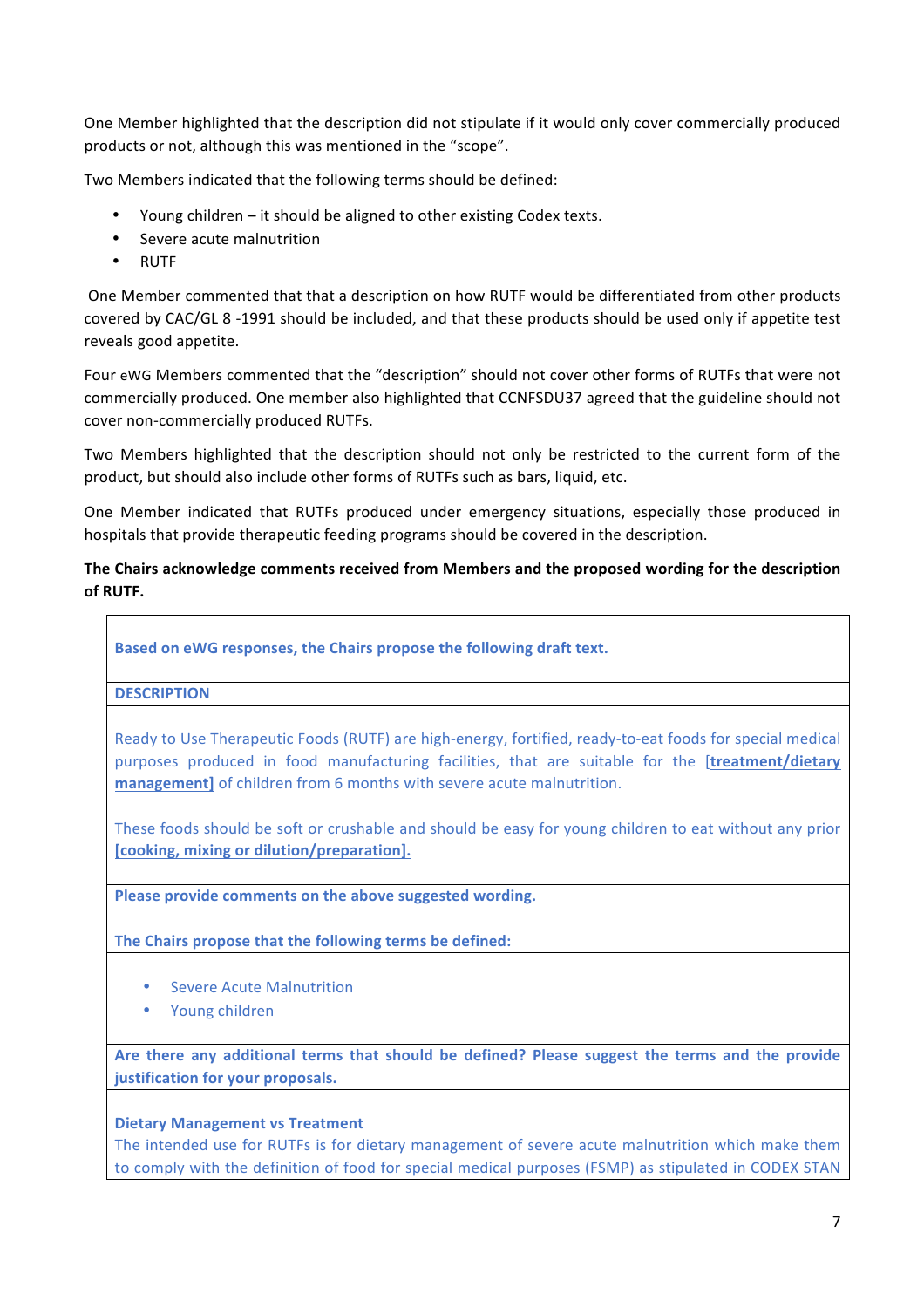180-1991. A proposal was made that the wording "dietary management" of severe acute malnutrition should be used rather than "treatment" for consistency with CODEX STAN 180-1991. It was also suggested that the change in the wording, as well as stipulating that these products fall within the definition of FSMP may assist in avoiding legal uncertainties.

Taking into account the above comment; do you support the replacement of the word "treatment" by "dietary management" in order to align with the existing Codex text (i.e. CODEX STAN 180-1991)?

### **3.4 RAW MATERIALS AND INGREDIENTS**

**Electronic Working Group members were requested to provide inputs on "Raw Materials and** Ingredients" section of a Guideline, and also indicate other key aspects that should be considered. In the First Consultation Paper the Chairs proposed the below mentioned text and a proposed list of ingredients to be included in a Guideline.

RUTF are made of powdered or ground ingredients embedded in a lipid-rich paste, or protein-based matrix, resulting in energy and nutrient-dense food. The main ingredients are ground peanuts, milk products, sugar, and a premix containing oil, vitamins and minerals<sup>iii</sup>. However other forms of RUTF with various ingredients are being tried and tested in different regions.

This section will include various ingredients that could be used in making RUTF. Below is the proposed list of raw materials and ingredients according to the current formulation which is derived from F-100, with the addition of peanut butter<sup>iv</sup>.

- 3.4.1 Basic Raw Materials and Ingredients
- 3.4.1.1 Milk and Milk products
- 3.4.1.2 Peanuts
- 3.4.1.3 Vegetable oils
- 3.4.1.4 Sugars
- 3.4.1.5 Mineral and Vitamin Premix
- 3.4.2 Other ingredients
- 3.4.2.1 Food additives and flavours
- 3.4.2.2 Emulsifying agents

#### **Below are the responses from eWG members**

There was consensus amongst eWG members that the section on "Raw materials and Ingredients" should not only be limited to the list provided, but should also make provision for other raw materials that were locally available and could be used in the production of RUTFs.

Two Members recommended the inclusion of starches or cereals and legumes as part of the potential macro ingredients that could be used in RUTF production, to allow for variety and increase palatability when local and cultural acceptable ingredients were used and also to reduce costs of RUTFs.

Two Members emphasized that other matrices could be used provided that there was scientific evidence to support the effective delivery of the nutritional requirements for the target group (e.g. energy, protein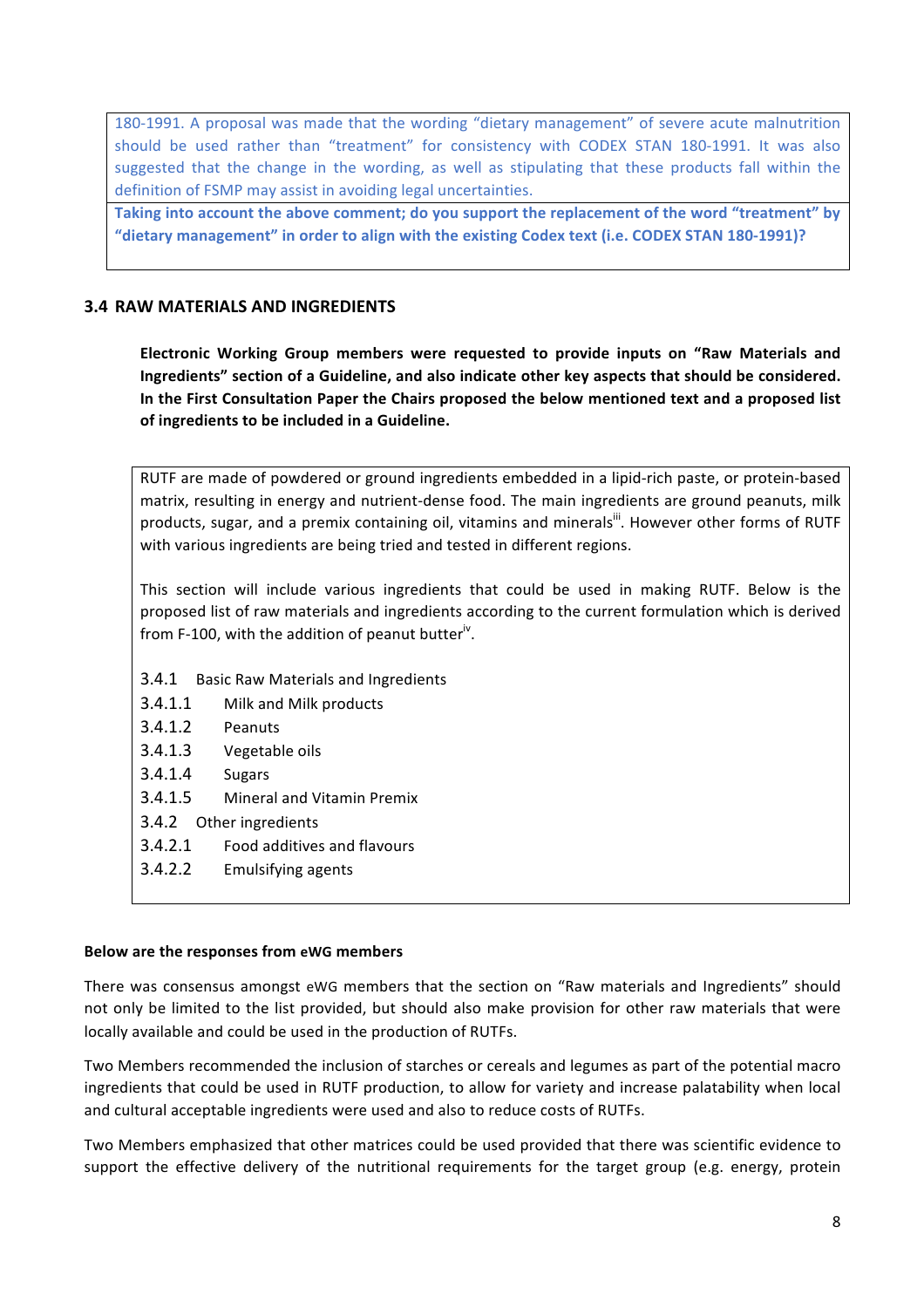quality and micronutrients) from other matrices. A proposal was made that a statement should be added to explain that new formulation with other ingredients can be proposed, only with published efficacy study and acceptability study to demonstrate the use on the new developed product to treat SAM in the same context as the RUTF currently used.

Four Members proposed that "Milk and Milk products could be replaced by "Milk and other dairy products" to include other dairy ingredients such as lactose, whey, etc.

Two Members indicated that "peanuts" should be amended to cover all possible pulses such as soya, peas, lentils, chickpeas, etc.

Two members requested that "vegetable oils" should be extended to cover other long chain essential fatty acids such as nut-based oils.

One Member proposed that a separation should be made for the ingredients added for their nutritive purpose from the ingredients added for technological purposes.

One Member proposed that "sugars" should be replaced by "digestible carbohydrates". It was proposed that several sources of carbohydrates could be added such as lactose, maltodextrin as per CODEX STAN 1212-1999.

One Member suggested that restrictions or special prohibitions could be addressed under this section with regard to ionizing/irradiation, addition of salt, use of partially hydrogenated fats, etc.

A proposal was made that the ingredients should be listed in descending order of proportion and should include the percentage of all major ingredients. The specific name and appropriate class names should be declared for all ingredients and food additives. A proposal was made that the list should include Carbohydrate (sugar) along with percentage used. Also, the source should be specified that whether it will be from GMO crop. Sources should also be specified in the ingredients list for Protein, energy and lipid.

The following text was proposed:

- a. "RUTF are made of powdered or ground ingredients embedded in a lipid-rich matrix, or proteinbased matrix, resulting in energy and nutrient-dense food. The main ingredients are generally ground peanuts, dairy products, sugar, vegetable oil, vitamins and minerals. However other forms of RUTF with various ingredients are being tried and tested in different regions."
- b. RUTF are made of powdered or ground ingredients embedded in a lipid-rich matrix, resulting in energy and nutrient-dense food. The main ingredients currently are peanuts, vegetable oils, dairy ingredients, sugar, and a premix containing, vitamins and minerals. However other forms of RUTF with various ingredients such as soy, maize, sorghum, amino acids, are being tried and tested in different regions and it is essential that innovation and competition are encouraged by not restricting ingredient options.
- **c.** RUTF are made of powdered or ground ingredients embedded in a lipid-rich **paste matrix**, **or** protein-based matrix, resulting in energy- and nutrient-dense food paste. The main ingredients **currently** are ground peanuts, **vegetable oils, milk products dairy products**, sugar, and a premix containing oil, vitamins and minerals. However other forms of RUTF with various ingredients are being tried and tested in different regions and it is essential that innovation and competition are encouraged by not restricting ingredient options.
- d. RUTF are made of powdered or ground ingredients embedded in a lipid-rich, resulting in energy and nutrient-dense food. The main ingredients are peanuts, **vegetable oils**, **dairy ingredients**, sugar, and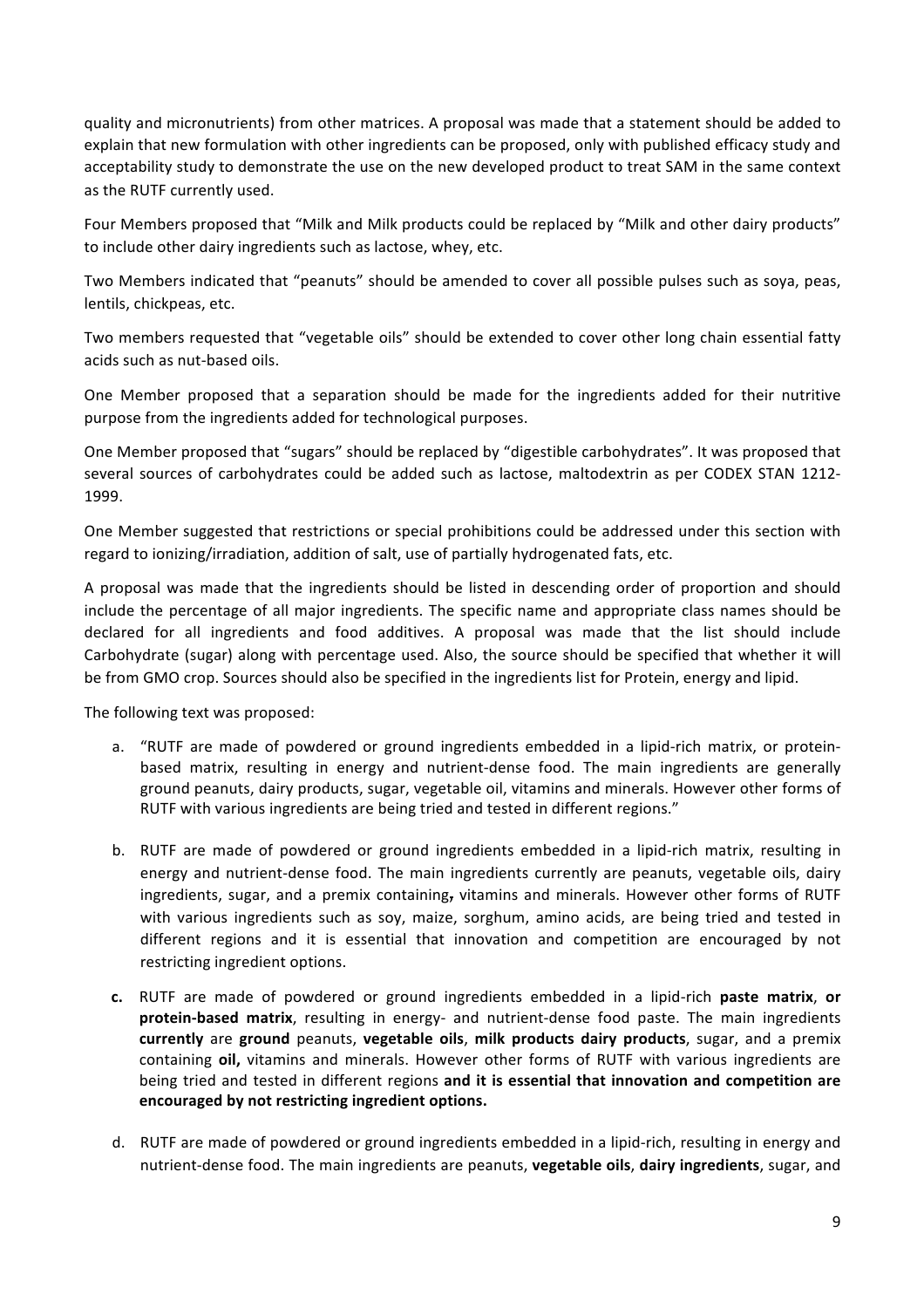a premix containing vitamins and minerals. However other forms of RUTF with various ingredients are being tried and tested in different regions.

One Member suggested the use of the word "matrix" instead of "paste" because RUTF may come in different forms such as peanut-based paste, biscuits, etc.

One Member commented that vegetable oils are macro ingredient in RUTF and not just a carrier for vitamins and minerals and should be listed as a primary ingredient.

One Member raised a concern about the inclusion of sugar as a main ingredient since it was nutritionally inferior compared to other sources of carbohydrates such as potato, sweet potato, rice, cassava, etc. Furthermore the member was also concerned about addition of flavourings and additives and industrial ingredients into RUTF that would be given to older infants and young children who had serious gut damage due to malnutrition and other infections. These ingredients could set up a preference for sweet and flavoured foods which are the risk factors for obesity, cardiac diseases, diabetes and cancers.

One Member recommended that only the first four ingredients be included and expressed as food groups and not as individual foods e.g. peanuts to allow for RUTF innovation and to 'future proof' the guideline.

One Member suggested that the proposed guideline follow the outline given in CAC/GL 8-1991 so that it includes food additives and flavours but not vitamins and minerals which are mentioned under nutritional composition.

One Member suggested that a discussion of including provisions for assessment and/or maximal amounts of anti-nutrients such as phytates be considered.

#### Based on comments received, the proposed revisions to this section are outlined below:

### **BASIC RAW MATERIALS AND INGREDIENTS**

The Chairs propose the following revised text:

RUTF are made of powdered or ground ingredients embedded in a lipid-rich matrix, or protein-based matrix, resulting in energy and nutrient-dense food. The main ingredients are generally ground peanuts, dairy products, sugar, vegetable oil, and a premix containing vitamins and minerals. However other forms of RUTF with various ingredients are being tried and tested in different regions.

Please provide comments to the above proposed wording. Please provide justification and rationale for **your comments.** 

Based on the responses received from the eWG, the Chairs propose that this section follow the outline in CAC/GL8-1991 and also include the main ingredients as food groups to allow for variety when local and culturally acceptable ingredients are used.

**3.4.1. Basic Raw Materials and Ingredients** 3.4.1.1. Milk and other Dairy Products 3.4.1.2. Legumes and Pulses 3.4.1.3. Fats and Oils 3.4.1.4 Cereals

#### **3.4.2. Other ingredients**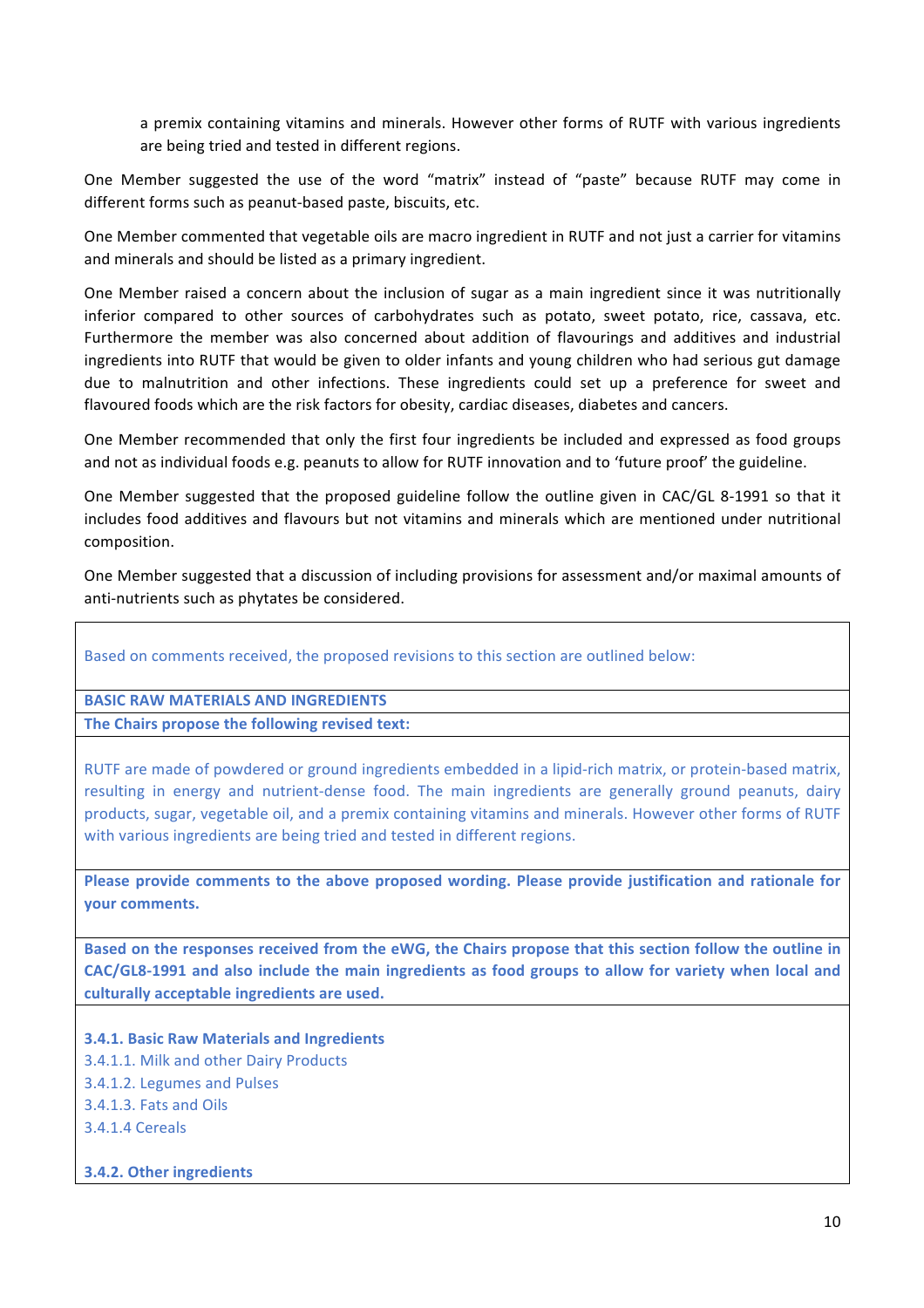3.4.2.1. Digestible Carbohydrates 3.4.2.2. Food Additives and Flavours

3.4.2.3. Mineral and Vitamin Premix

**Do you agree with the proposed outline on basic raw materials and ingredients?** 

**If No, provide justification for your answer.** 

Are there still other raw materials and ingredients that have not been covered in the proposed section on "Basic Raw Materials and Ingredients"? Please provide the rationale and justification for your proposals.

A proposal was made that the ingredients should be listed in descending order of proportion and should include the percentage of all major ingredients, as well as their sources (e.g. GMO crops). The specific name and appropriate class names should be declared for all ingredients and food additives.

Do you agree that the ingredients should be listed in descending order of proportion?

Do you agree that the appropriate class names and specific names be declared for all ingredients?

**Please provide the rationale and justification for your answer.** 

#### **The use of other matrices in RUTF formulation**

The Chairs agree that other matrices should be used in the formulation of RUTF provided that there was scientific evidence to support the effective delivery of the nutritional requirements for the target group (e.g. energy, protein quality and micronutrients) from the proposed matrices. The Chairs propose the following wording to be included under this section:

**"New formulations of RUTF with other ingredients may be used if scientific data on efficacy and**  acceptability exist and have demonstrated that the use of the new developed product to treat SAM in the same context as the current **RUTF.**"

Do you agree that the proposed statement be included under this section?

Please provide comments on the wording and the proposed text.

#### **3.5 NUTRITIONAL COMPOSITION AND QUALITY FACTORS**

Electronic Working Group members were requested to provide inputs on the "Nutritional Composition and Quality Factors" section of a guideline, and also to suggest other nutrients for consideration. In the First Consultation Paper the Chairs proposed that the nutritional composition as stipulated in the Joint Statement by UN Agencies of 2007 would be used as the basis for the development of a Guideline. The section below and the texts were proposed:

The nutritional composition recommended in the '2007 Joint statement by UN agencies' will be used as a basis to develop a guideline. The recommended nutritional composition for RUTF is outlined in table 1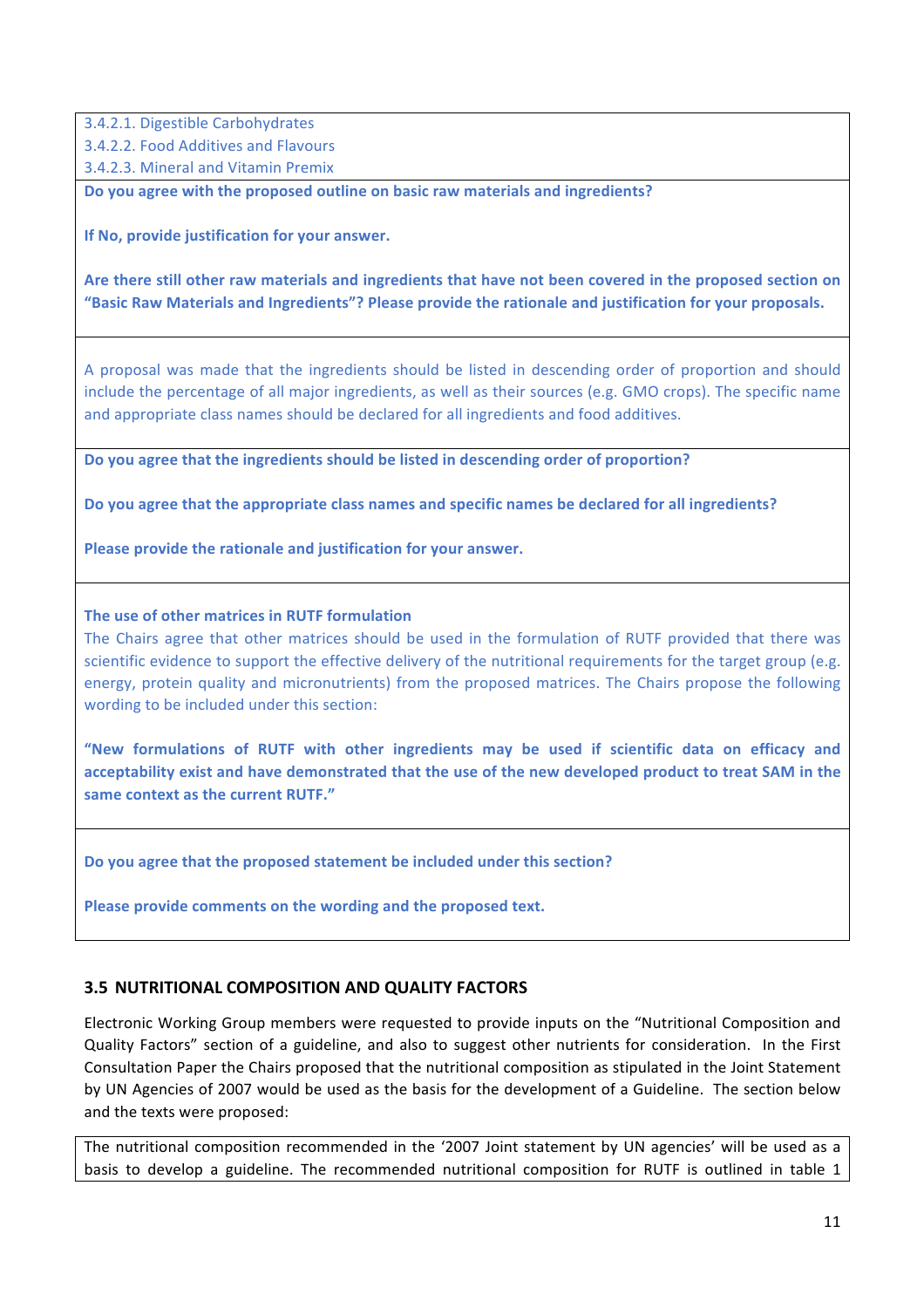below. 

- 3.5.1 General Aspects
- 3.5.2 Energy
- 3.5.3 Proteins
- 3.5.4 Fat
- 3.5.5 Vitamins and Minerals
- 3.5.6 Consistency and Particle Size

# **Table 1: Nutritional Composition for RUTF**

| <b>Nutrients</b>         | <b>Per 100g</b>                                        |
|--------------------------|--------------------------------------------------------|
| Energy                   | 520-550 Kcal/100g                                      |
| Proteins                 | 10%-12% total energy (50% of protein sources from milk |
|                          | products)                                              |
| Lipids                   | 45%-60% total energy                                   |
| n-6 fatty acids          | 3%-10% of total energy                                 |
| n-3 fatty acids          | 0.3%-2.5% of total energy                              |
| Moisture content         | 2.5% maximum                                           |
| Vitamin A RE             | $0.8 - 1.1$ mg/100 g                                   |
| Vitamin D                | 15-20 µg/100 g                                         |
| Vitamin E                | 20 mg/100 g minimum                                    |
| Vitamin K                | 15-30 µg/100 g                                         |
| Vitamin B1               | $0.5$ mg/100 g minimum                                 |
| Vitamin B2               | 1.6 mg/100 g minimum                                   |
| Vitamin C                | 50 mg/100 g minimum                                    |
| Vitamin B6               | $0.6$ mg/100 g minimum                                 |
| Vitamin B12              | $1.6 \mu g / 100 g$ minimum                            |
| <b>Folic Acid</b>        | $200 \mu g / 100 g$ minimum                            |
| Niacin                   | 5 mg/100 g minimum                                     |
| Pantothenic acid         | 3 mg/100 g minimum                                     |
| <b>Biotin</b>            | 60 µg/100g minimum                                     |
| Sodium                   | 290 mg/100g maximum                                    |
| Potassium                | 1,100-1,400 mg/100 g                                   |
| Calcium                  | 300-600 mg/100 g                                       |
| Phosphorus<br>(excluding | 300-600 mg/100 g                                       |
| phytate)                 |                                                        |
| Magnesium                | 80-140 mg/100 g                                        |
| Iron                     | 10-14 mg/100g                                          |
| Zinc                     | 11-14 mg/100 g                                         |
| Copper                   | 1.4-1.8 mg/100 g                                       |
| Selenium                 | 20-40 µg                                               |
| Iodine                   | 70-140 µg/100 g                                        |

# Comments received from eWG members highlighted the following issues that should be taken into consideration when the nutritional composition of a Guideline is developed:

Several Members were in support of the current nutritional composition for RUTF.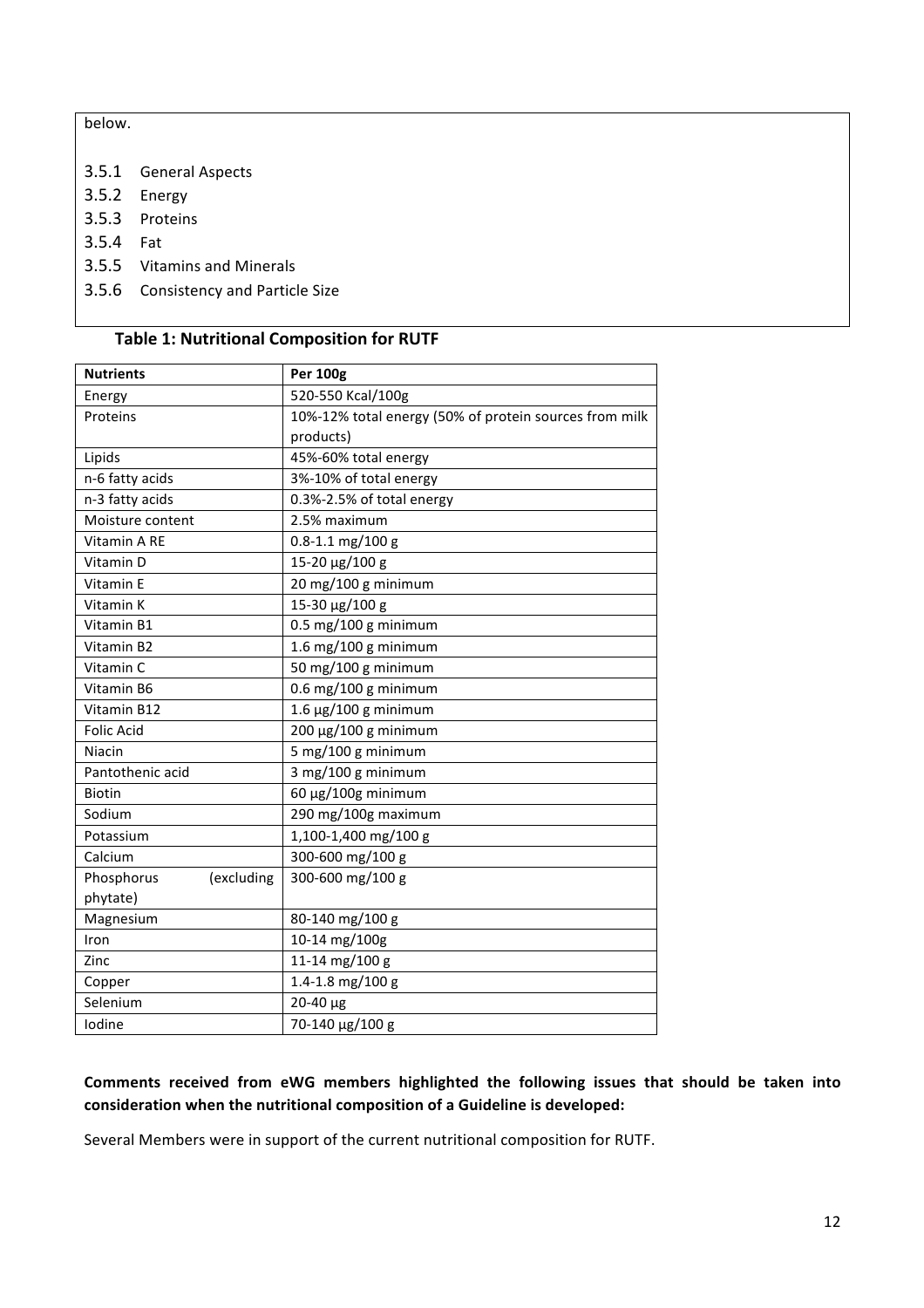One Member indicated that the narrow limits placed on certain micronutrients such as Vitamin A and Vitamin D should be reviewed and made broader. It was also highlighted that the analytical uncertainty for Vitamin A and Vitamin D of around 20-30% depending on the laboratory used was mentioned as a point that should be considered. This makes it difficult to ascertain if the analysed products were within or outside the specifications when an analysis was carried out.

One Member raised a question whether the minimum and maximum amounts as reflected in Table 1 apply only to added micronutrients and not to the contributions from the base ingredients. A proposal was made that that further consideration should be given to setting minimum, GUL or maximum levels taking into account the likely nutritional deficiency or inadequacy of the target group. It was proposed that Section 6.6.3 in the Codex Guidelines on Formulated Complementary Foods for Older Infants and Young children which refers to two other relevant Codex texts related to vitamins and minerals could be adapted for use in a Guideline.

One Member highlighted that recent evidence showed that the recommended content of omega 3 and omega 6 in RUTF such as Alpha Linoleic acid were not adequate. A recommendation was made that the essential fatty acids linoleic acid (LA; omega-6) and alpha-linolenic acid (ALA; omega-3) should have specific minimums to help prevent essential fatty acid deficiency. It was also recommended that the long-chain omega-6 and omega-3 fatty acids (LCPUFA) docosahexaenoic acid (DHA; omega-3) and arachidonic acid (ARA; omega-6) should be taken into consideration. Optional addition of these fatty acids should be considered. 

One member proposed that carbohydrates should constitute the remainder of the energy required after energy coming from protein and fat has been taken into account. The addition of the carbohydrate content was deemed not to be of critical importance.

Eight Members recommended that the protein quality should be measured using PDCAAS or DIAAS for the finished product as stipulated in the FAO Guidelines.

Two Members proposed that a "50% protein from diary source" as stipulated in the nutritional composition could not be justified on scientific basis; rather the PDCAAS and DIASS should be used instead. It was also proposed that if dairy products were included in the product as a non-protein nutrients (i.e., enzymes, growth factors), these should be clearly stated.

A proposal was made that the wording "50% protein from dairy source" should be deleted and instead, protein quality be described using PDCAAS or DIAAS. However this is on the assumption that the dairy source content is needed for protein quality.

One Member proposed that if the PDCAAS digestibility of a protein could not be determined due to other technical reasons, the protein quality should be measured by biological assays or calculated from published data on essential amino acid patterns of dietary proteins and their digestibility.

A proposal was made that the addition of methionine, lysine, tryptophan or other limiting amino acids, solely in the L-form should only be contemplated on the basis of non-availability of mixtures of vegetable and/or animal proteins that could make it possible to obtain an adequate protein quality [As referred from CAC/GL 8-1991]. 

It was noted that the Joint Statement of 2007 recommended that "at least half of the proteins contained in the foods should come from milk products", and the protein quality should be achieved through the requirement for "50% of protein sources from milk products". A concern was raised that the First Consultation Paper stipulated the term "source" which is not clear as the term "source" might refer to an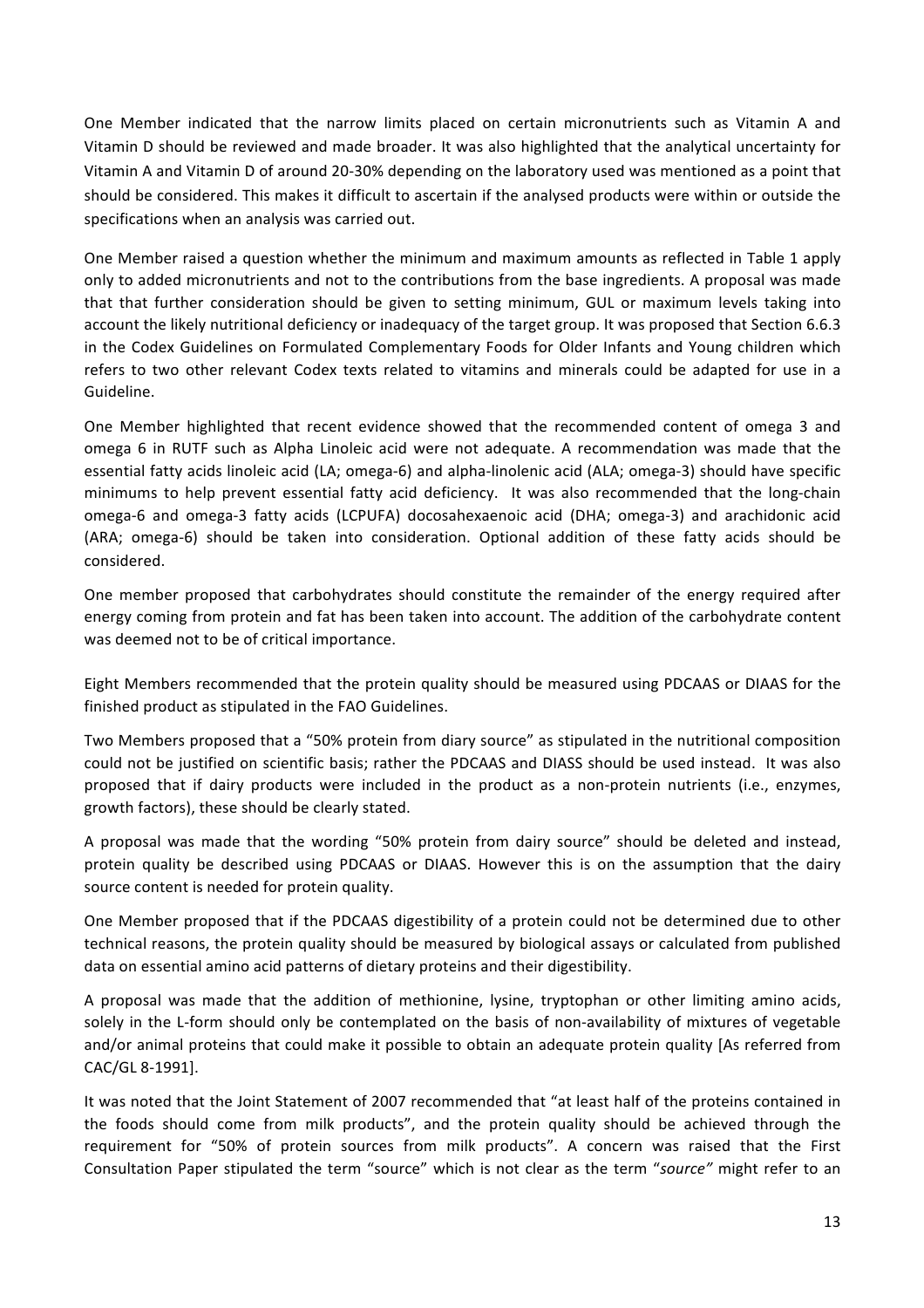ingredient or a nutrient. It was also highlighted that a precise 50% of protein sources from milk products is not practical. A proposal was made to change the following text: "50% of protein sources from milk products" to "at least 50% protein provided by milk products".

The role of Pre and Probiotics was also mentioned by a Member as an area for consideration due to the role of these on the microbiota.

Three Members highlighted that the bioavailability and the effects of anti-nutrients such as phytates in ingredients should be assessed for RUTF products. Phytates could inhibit the absorption of divalent ions, such as iron, zinc, or calcium. However one Member noted that the maximum phytates content should not be prescribed because since there were proven ways of reducing their prohibitory effect. Therefore the desired level of bioavailability of affected nutrients should be specified since this is what matters. **The Chairs** propose that this concern will be dealt with other section which deals with technologies and effects of **processing.**

One Member also noted the following issues with regard to Table 1 on nutritional composition of RUTF:

- That Vitamin A is expressed as RE and whether beta carotene should contribute to Vitamin A requirements since RE is being used.
- Whether niacin is preformed only, this would imply that none of the tryptophan/protein can contribute to the niacin content.
- Whether Vitamin E required is only the alpha tocopherol form.
- Whether selenium should be expressed per 100g
- Whether there was an intention to exclude the contribution of phytate to phosphorus so that the total phosphorus could be higher.

#### The Chairs agree that the units, conversions factors and various forms of nutrients should be reviewed.

One Member proposed that further discussions on the role of chloride to support healthy electrolyte balance should be considered and also the safety concerns identified in the 2007 Joint Statement should also be addressed.

The inclusion of Manganese in the nutrition composition of RUTF was also proposed by a Member since manganese deficiency could contribute to poor growth.

One member proposed that carbohydrates/sugar should be mentioned in Table one since sugar is one of the major ingredients used in making RUTF.

One member highlighted that continued review of scientific evidence for the bioavailability, or the proportion of nutrients that are absorbed and used by the body, of nutrients such as iron, Vitamin A, pregelatinization of starches, and protein from different food matrices was important.

One Member proposed that trans-fatty acids should be taken into account as a method of measuring lipid quality.

One Member indicated that the renal load and osmolality should be taken into consideration since the product will be used by infants and young children who are sick, their kidney/liver functions and gut functions not vet matured or even damaged due to disease conditions.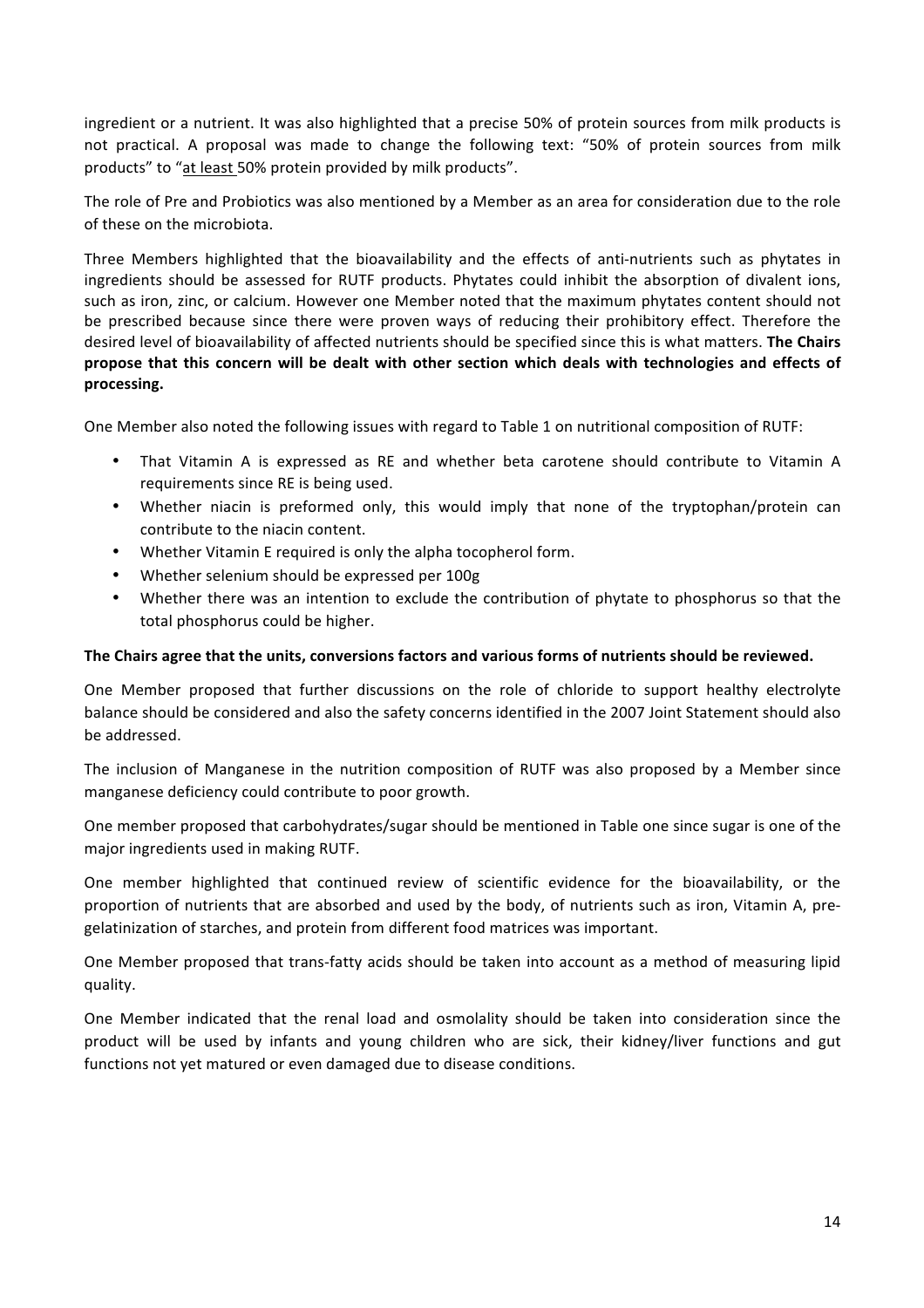# Taking into account comments received from the eWG, the Chairs request eWG Members to provide comments on the following specific areas with regard to the nutritional composition for RUTF:

### **NUTRITIONAL COMPOSITION**

### **Vitamins and Minerals**

Do you support the setting of minimum and maximum levels for vitamins and minerals for the RUTF products?

Are there any proposals you want to make with regard to the minimum and maximum levels? Please provide the rationale and the scientific evidence for your proposals.

**Essential Fatty acids (omega-3 and omega-6)** 

Do you support the revision and setting of minimum levels for essential fatty acids in RUTF?

Are there any proposals you want to make with regard to the minimum levels? Please provide the rationale and the scientific evidence for your proposals.

#### **Additional Nutrients**

Do you support the addition of other nutrients such as manganese in the nutritional composition for RUTF?

Please indicate the nutrients to be added and provide scientific justification for your proposals.

#### **Measuring Protein Quality**

The Joint Statement of 2007 recommended that "at least half of the proteins contained in the foods should come from milk products", and the protein quality should be achieved through the requirement for "50% of protein sources from milk products". There has been an overwhelming support that the quality of the protein should be measured by using the latest available methods as recommended by FAO (PDCAAS/ DIAAS).

Should this statement "50% of protein sources from milk products" be removed or amended?

**If Yes, provide the draft wording for the proposed statement and the justification.** 

Should other methods be considered if the PDCAAS digestibility of a protein could not be determined due to other technical reasons? For example, biological assays or calculated from published data on essential amino acid patterns of dietary proteins and their digestibility.

#### **Pre and pro-biotic**

Should pre- and pro-biotic be considered as optional ingredients in RUTF?

Please provide the rationale and justification for your answer.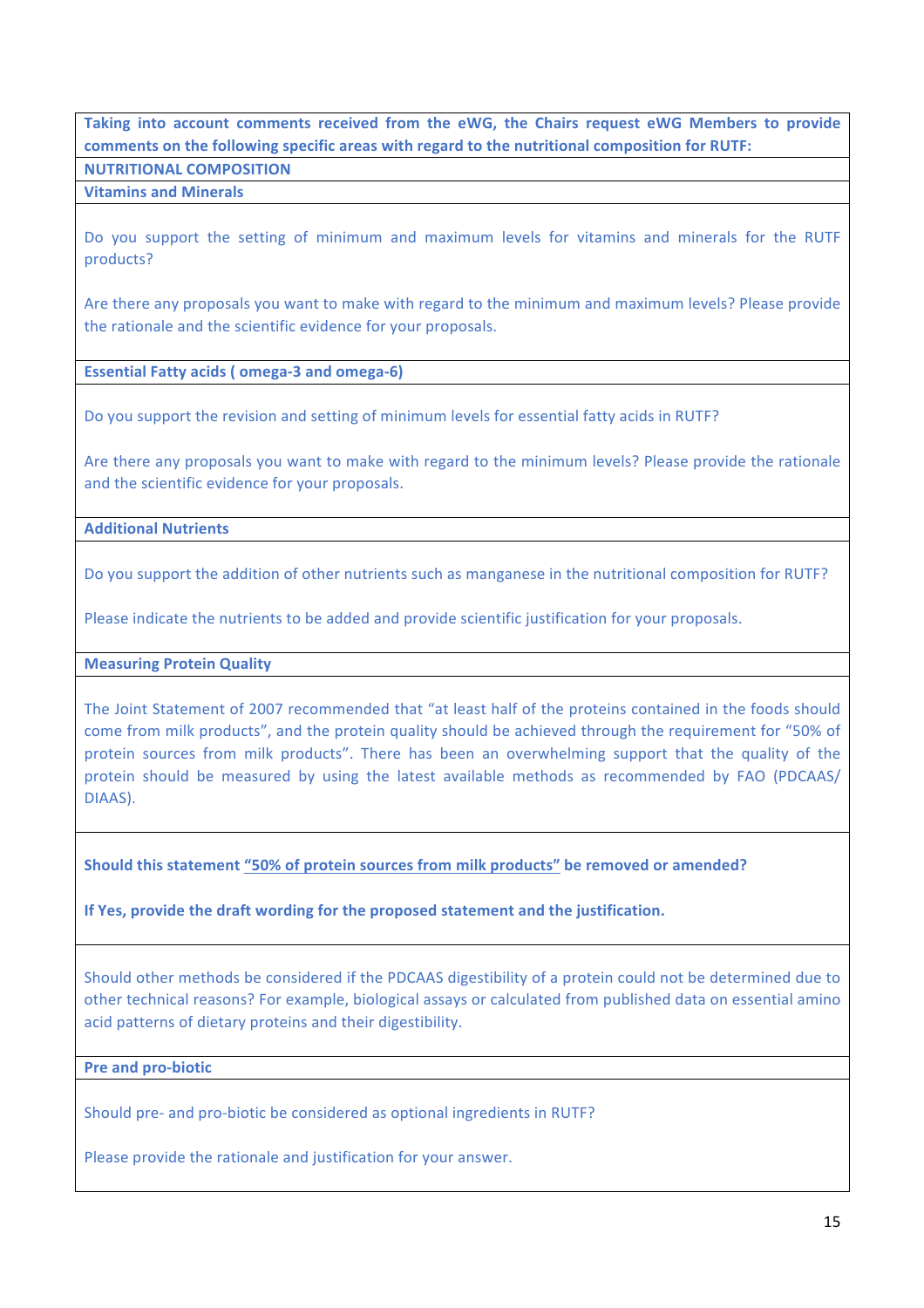# **3.6 MICROBIAL SAFETY**

# **Microbiological safety for RUTF**

As part of the First Consultation Paper the Chairs proposed that the existing Codex texts as well as the Joint WHO/FAO technical consultation meeting reports for 2012 and 2014 and their recommendations would be used as the basis for the development of microbiological safety standards for RUTF in the Guideline. The 2012 meeting report has been published in the FAO/WHO Microbiological Risk Assessment Series at: <http://www.fao.org/3/a-i5347e.pdf>. 

At the 37<sup>th</sup> session of the CAC the Code of Hygienic Practice for Low Moisture Foods was adopted as a final Codex Code of Practice<sup>v</sup>. RUTF are mentioned in the Codex Code. A proposed draft Annex to the Code of Hygienic Practice for Low Moisture Foods, which will include examples of microbiological criteria for lowmoisture foods is underway at Codex Committee on Food Hygiene<sup>vi</sup>.

The WHO/FAO 2012 expert consultation meeting also conducted a risk assessment of the microbes listed in the 2007 Joint statement and reviewed a panel of pathogens that cause illnesses of diverse severity in childhood infections and assessed their likelihood of being transmitted by low moisture foods. Out of the seven microbes originally listed in the 2007 Joint statement, the greatest hazard deemed to be likely to be found in RUTF was Salmonella spp. The committee recommended that Salmonella should be the main priority infectious hazard and its control as the primary food safety programme goal. New criteria for Salmonella are being proposed and will be incorporated in a guideline.

The Chairs requested eWG Members to comment on whether these reports and other existing Codex Codes adequately addressed the risks of pathogens in RUTF, and whether there were other additional issues that should be taken into consideration when determining the content of this section. The **responses from eWG members are reflected below.** 

There was general consensus amongst the eWG Members that the 2012 and 2014 Expert Consultation meetings and other existing Codex Codes adequately addressed the risks of pathogens in RUTF.

One Member reiterated that the section should make reference to the provisions included in the Codex texts, such as the Annexure to the Code of Hygienic Practice for Low Moisture Foods.

Two Members proposed that the "Microbial Safety" section be included as subsection of 3.10. Hygiene, since it refers to the same issues.

One Member proposed three approaches that could be used to establish a microbiological criterion for RUTF products:

- The first approach refers to existing criteria for analogous low moisture foods and the susceptibility of the consuming population in Annex I to the Code of Hygienic Practice for Low-Moisture Foods.
- The second approach considers existing product data such as HACCP, PEM, Zoning Principles, prerequisite programs, knowledge of risk to the consuming population and on using testing as a means of assuring that the process is operating consistently
- A third approach, that can be highly effective, particularly in manufacturing facilities that apply proactive prevention or intervention steps to reduce or minimize Salmonella levels, is the use of a "moving window" sampling plan and highlights an alternative way in which the information from that testing is considered and acted upon. . As described in CAC/GL 21-1997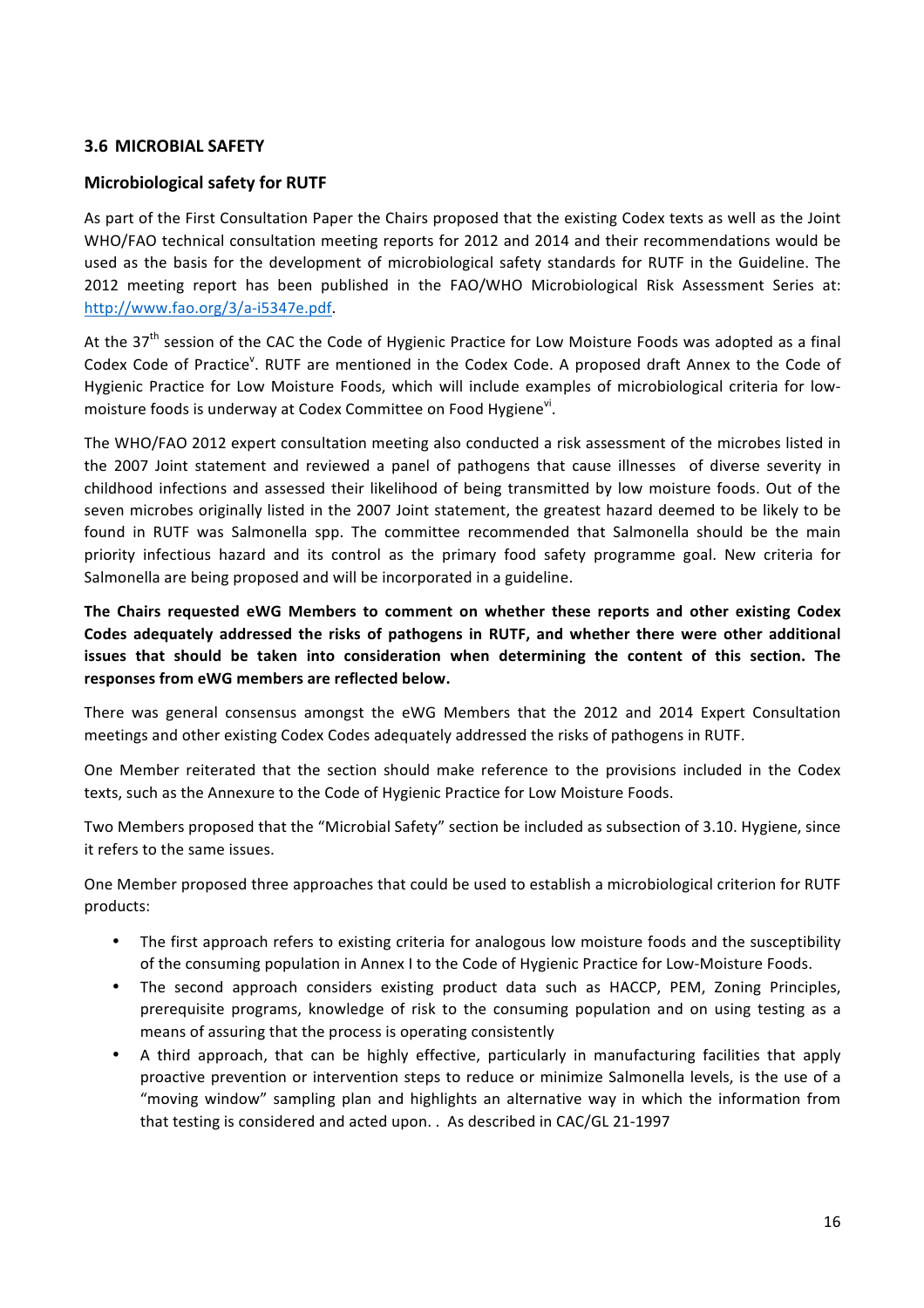It was also highlighted by one Member that more studies were required on microbiological parameters in the context of different countries (both under the developing and developed context) with specific reference to Cronobacter *spp.,* which is known to cause serious health hazards to infants.

One Member proposed that the Guidelines should make a clear distinction between Criteria for pathogenic microorganisms and criteria for process hygiene. Criteria for pathogenic microorganisms (Salmonella) should be respected in the final product, after primary packaging or anytime thereafter (until the primary package is opened). Criteria for process hygiene (Enterobacteriaceae) should be respected in the final product or at any previous moment that provides the information necessary for the verification. As such, these tests were intended to be used for verification of the hygiene programs.

# The Chairs agree that this section will become a sub-section of Hygiene. The existing Codex texts will be **appropriately quoted under this section.**

# **3.7 CONTAMINANTS**

Chemical contaminants within RUTF are an important consideration and these risks need to be defined. Many RUTF products contain peanuts, and other ingredients that may be a source of chemical contaminants. This section will cover all possible chemical contaminants related to these products in line with other relevant Codex texts.

- **3.7.1 Pesticides Residues**
- **3.7.2 Mycotoxins**
- **3.7.3 Heavy metals**
- **3.7.4 Radioactivity**
- **3.7.5 melamine**
- **3.7.6 Other Contaminants**

The Chairs requested EWG Members to comment on the proposed contaminants and others that should be taken into consideration during the development of a Guideline. The following comments were **received from EWG members:**

One Member proposed that the guideline should cover all types of contaminants (e.g. biological and chemical contaminants). Mycotoxins should be considered a biological contaminant. 

One Member proposed that veterinary drug residues should also be mentioned since there was a specific mentioning of pesticides in this section of a Guideline.

Various Members emphasised that a special consideration with regard to mycotoxins should be given in the Guideline because mycotoxins are not effectively controlled during manufacturing and beyond. Therefore system control in place should be preventive in nature throughout the value chain. The Codex general Standard for Contaminants and Toxins in Food and Feed (CODEX STAN 193-1995) was proposed to be used as a guide since aflatoxins found in peanuts was covered by this standard.

One Member proposed that this section should also refer to the maximum levels (MLs) for aflatoxin and deoxynivalenol (DON) established in the General Standard for Contaminants and Toxins in Food and Feed (CODEX STAN 193-1995).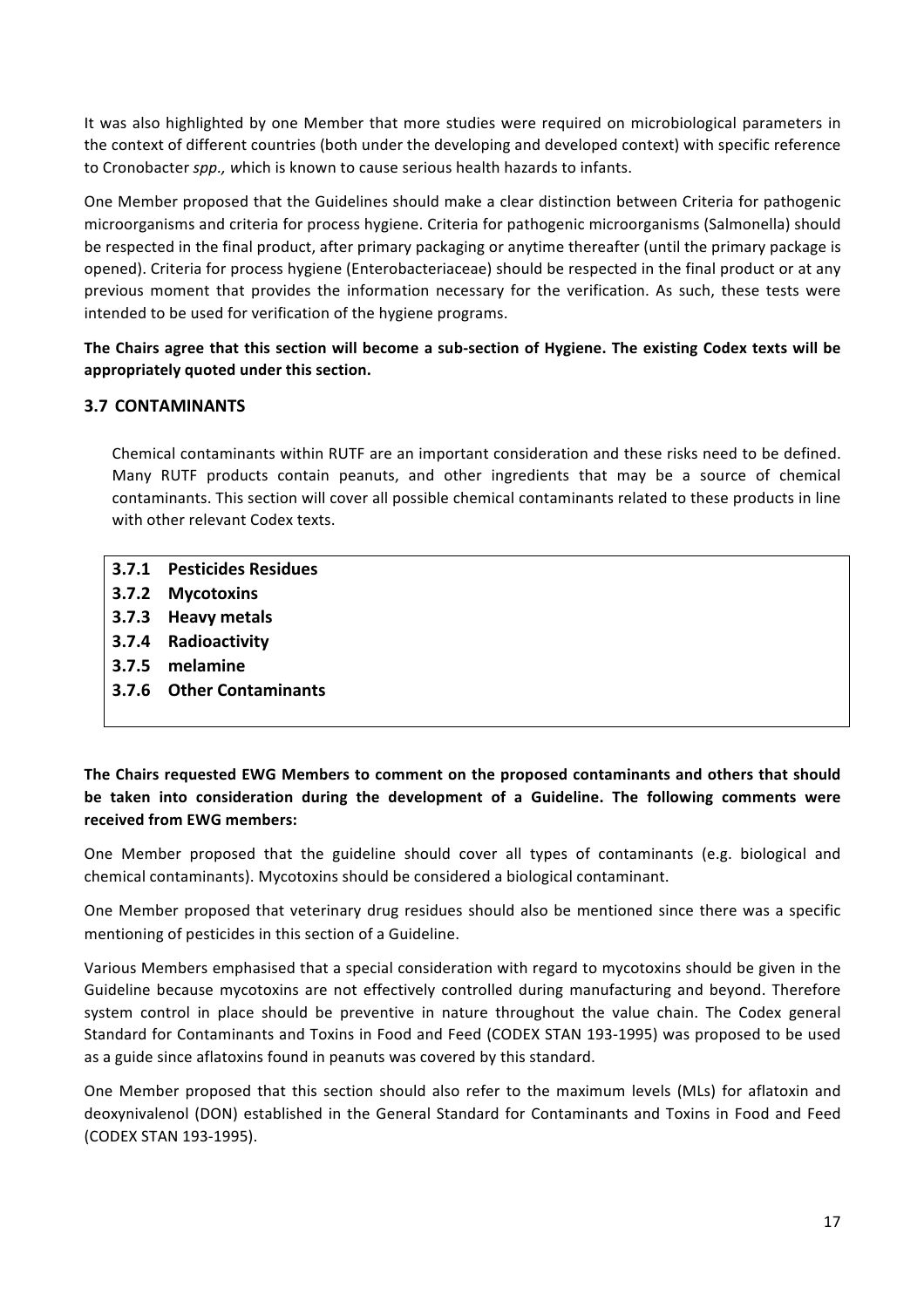One Member proposed that the standards for all contaminants both industrial and microbial products such as aflatoxin should be set to consider immune-compromised older infants and young children.

# The Chairs agree that the section will cover both biological and chemical contaminants. The existing Codex **texts will be referred to.**

| Based on the responses received from the eWG Members, the Chairs propose the following amended |  |  |
|------------------------------------------------------------------------------------------------|--|--|
| outline for this section:                                                                      |  |  |
| <b>CONTAMINANTS</b>                                                                            |  |  |
| 3.7.7<br><b>Pesticides Residues</b>                                                            |  |  |
| <b>3.7.8 Veterinary Drug Residues</b>                                                          |  |  |
| 3.7.9<br><b>Mycotoxins</b>                                                                     |  |  |
| 3.7.10 Heavy metals                                                                            |  |  |
| 3.7.11 Radioactivity                                                                           |  |  |
| 3.7.12 Melamine                                                                                |  |  |
| <b>3.7.13 Other Contaminants</b>                                                               |  |  |
|                                                                                                |  |  |
| Do you agree with the above proposed wording and sub-sections?                                 |  |  |

### **3.8 TECHNOLOGIES AND PROCESSING**

# The Chairs requested eWG Members to comment on the "Technologies and Processing section of a **Guideline. The following comments were received from EWG members:**

Three Members proposed that the section should follow the Codex Guideline on Formulated Complementary Foods for Older Infants and Young Children (CAC/GL 8-1991) particularly sections 4 and 5 since the text was highly relevant because of similar purpose and intended age group. Although the RUTF matrix differs from the one usually described in this guideline, resulting in different technologies and processing, this could serve as the basis for this section of a Guideline.

One Member proposed that the title of this section could be "technologies for and effect of processing", as in the Codex CAC/GL 8-1991. Furthermore the section should only deal with the treatment of raw materials since the process to manufacture the product itself was strongly linked to the volume, the equipment, the raw material used, etc.

One Member recommended that the Guideline should allow for the use of technologies such as thermal processing, or equivalent, as an additional pathogen control step for bacteria such as Salmonella spp. Thermal processing of the finished product may not be feasible in many cases, given the greatly increased heat resistance of Salmonella at reduced water activities. Consideration should also be given in the Guideline to allow, as reasonably possible, technologies which allow foreign matter control beyond metal, such as xray. It was also highlighted that currently suppliers of these products were relying only on magnetic control, which does not cover other foreign matters than ferrous metal.

One Member commented that the food processors are responsible in ensuring that the processing steps and technologies address issues of anti-nutritional factors, homogeneity, microbial reduction steps, palatability of the final product depending on formulation used for RUTF.

The Chairs agree that this section will follow the format in the Codex CAC/GL 8-1991.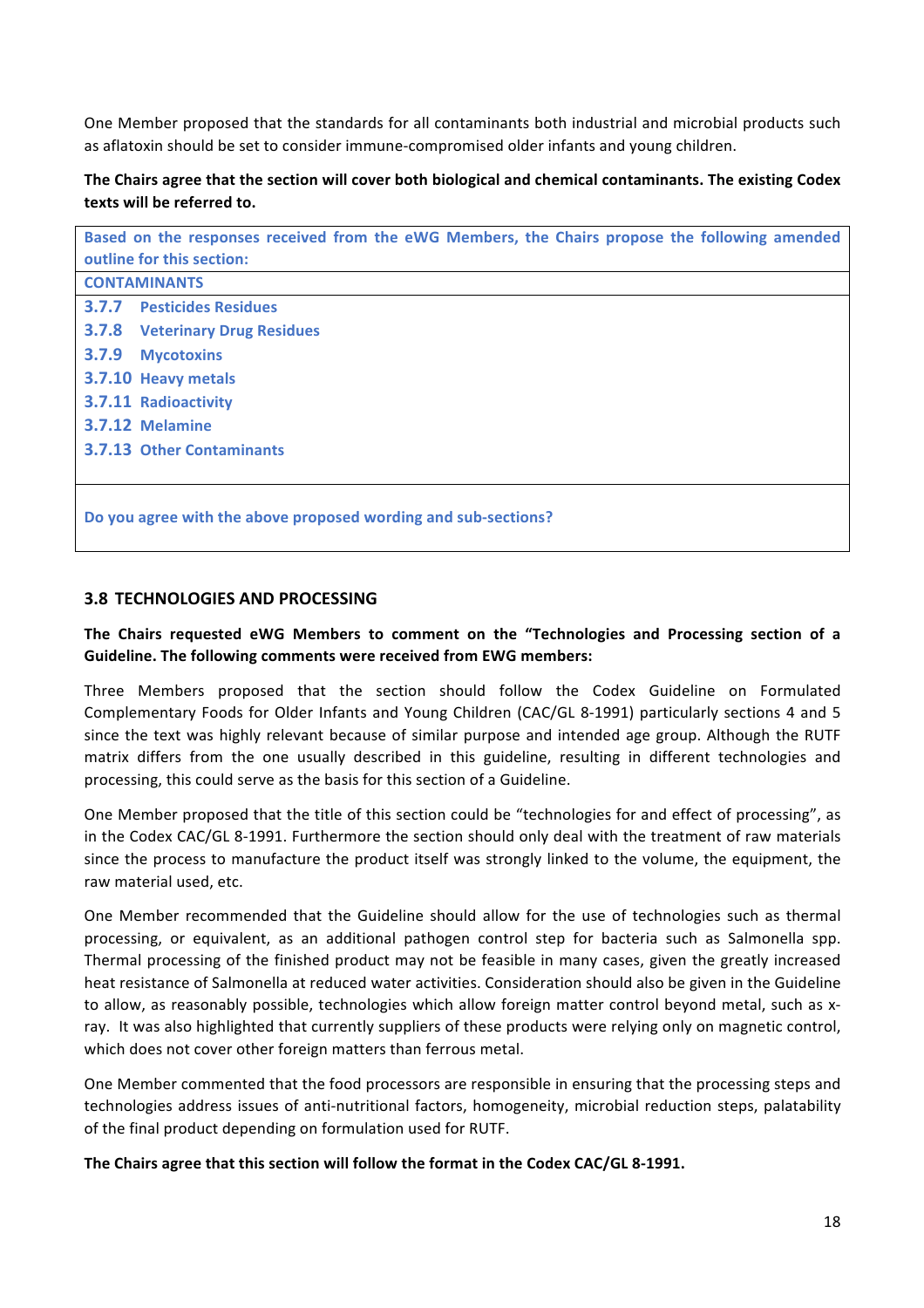| The Chairs propose the following amendments based on the responses received: |                                             |
|------------------------------------------------------------------------------|---------------------------------------------|
| <b>TECHNOLOGIES FOR AND EFFECT FOR PROCESSING</b>                            |                                             |
|                                                                              | 3.8.1 Preliminary Treatment of Raw Material |
| 3.8.2                                                                        | Milling                                     |
| 3.8.3                                                                        | <b>Toasting</b>                             |
| 3.8.4                                                                        | Sprouting, Malting and Fermentation         |
|                                                                              | 3.8.5 Other Processing Technologies         |
|                                                                              |                                             |
|                                                                              |                                             |
| Do you agree with the revised section and proposed sub-sections?             |                                             |

# **3.9 ANALYSIS AND SAMPLING**

The Chairs requested eWG Members to comment on the section related to the "Analysis and Sampling" in a Guideline. The following comments were received from eWG members:

Two Members proposed that the title should be changed to "Method of analysis and sampling", which could be aligned to other Codex Texts such as the Standard for Infant Formula and Formulas for Special Medical Purposes Intended for Infants (CODEX STAN 72-1981) which uses the term "Methods of Analysis and Sampling" and refers to the *Recommended Methods of Analysis and Sampling (CODEX STAN 234-1999).* 

The following Codex texts were recommended for reference, especially for microbial and contaminants not addressed in CODEX STAN 234-1999:

- *General Standard for Contaminants and Toxins in Food and Feed* (CODEX STAN 193-1995),
- Code of Hygienic Practice for Low Moisture Foods(CAC/RCP 75-2015),
- *General Principles of Food Hygiene* (CAC/RCP 75-2015).
- *Recommended International Code of Practice – General Principles of Food Hygiene* (CAC/RCP 1- 1969); Code of Hygienic practice for Powdered Infant Formulae for Infants and young *children*(CAC/RCP 66-2008) and its annexes;
- and the Principles for the Establishment and Application of Microbiological Criteria for Foods (CAC/GL 21-1997).

Two Members highlighted a challenge with analyzing the vitamins and minerals content of RUTF due to their lipid content. Analytical results at time of product being released into the market should be taken into consideration in terms of risks/benefits/costs. The use of validated methods would be essential to get reliable and repeatable results.

One Member commented that the stability of the product all along shelf life should be taken into account with specific reference to its nutritional, organoleptic, microbiological status.

In order to get reliable results, a Member proposed that Protein quality scores should be done using up to date methods of assessment (DIAAS).

The Chairs have revised this section based on responses from eWG Members: **METHODS OF ANALYSIS AND SAMPLING**

Are there any other issues that should be considered under this section?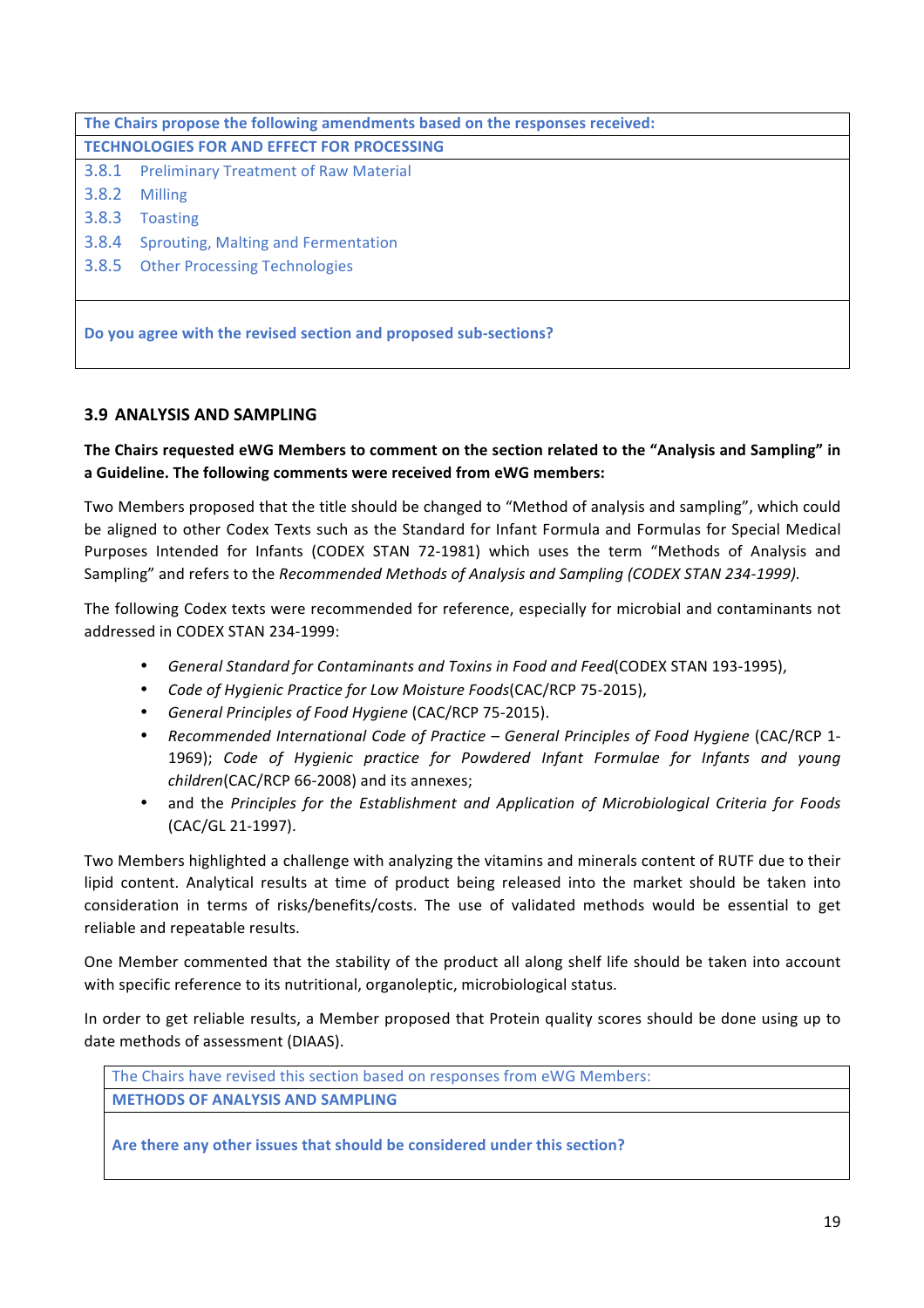# **3.10 HYGIENE**

# The Chairs requested eWG Members to comment on the section related to "Hygiene" in a Guideline. The **following comments were received from eWG members:**

Two Members supported reference to the Code of Hygienic Practice for Low-Moisture Foods (CAC/RCP 75-2015) in this section.

Other relevant texts and International standards proposed for this section include:

- Recommended International Code of Practice General Principles of Food Hygiene (CAC/RCP 1-1969);
- Code of Hygienic Practice for Low Moisture Foods (CAC/RCP 75-2015),
- Code of Hygienic practice for Powdered Infant Formulae for Infants and young children (CAC/RCP 66-2008) and its annexes;
- The Principles for the Establishment and Application of Microbiological Criteria for Foods (CAC/GL 21-1997).

Three Members proposed that the production of RUTF products should follow the FSMP and Pharma GMP. It was proposed that the Guideline should specify the need for preventive food safety and quality control, based on systematic methods, including but not limited to: a) HACCP, b) prerequisite programs; c) hygienic zoning and d)environmental monitoring; e) product verification testing as advocated for in ISO/FSSC 22000 and other related standards.

One Member proposed that the Title for the referred Codex document should be changed to "CODE OF HYGIENIC PRACTICE FOR LOW-MOISTURE FOODS (CAC/RCP 75-2015)".

One Member suggested that the Guideline should include stringent rules for C. Sakazakii as RUTFs were intended for use by undernourished, immune-compromised infants and children. Reference could be made to Resolution WHA58.32 on Infant and young child nutrition, 2005 http://www.who.int/nutrition/topics/WHA58.32 iycn\_en.pdf; and WHO guidelines on Safe preparation, storage and handling of powdered infant formula. See: [http://www.who.int/foodsafety/publications/micro/pif\\_guidelines.pdf](http://www.who.int/foodsafety/publications/micro/pif_guidelines.pdf))

The Chairs agree that this section will make reference to the "Code of Hygienic Practice for Low-**Moisture Foods (CAC/RCP 75-2015) and other Codex texts. Microbiological safety for RUTF will** also be incorporated under this section.

# **3.11 PACKAGING**

# The Chairs requested eWG Members to comment on the section related to "Packaging" in a Guideline. The following comments were received from EWG members:

Two Members proposed that the packaging of the product should be such that once opened it could be resealed to limit contamination from handling and storage in ambient temperatures without refrigeration.

Two Members proposed that a risk assessment should be done to assess the risk of anticipated handling and storage in areas of poverty (without refrigeration) where there is high prevalence of malnutrition. It was proposed that RUTF be individually packaged in a single RUTF portion/serve (to reduce the risk of contamination, preserve the food and reduce waste). However this may require that the energy content range of a single pack be prescribed.

One Member suggested that packaging material as well as packaging design for RUTF should be the result of shelf life studies. There should be evidence in terms of appropriateness of film thickness, water vapor transmission rate (WVTR), oxygen transmission rate (OTR), absorption and transmission of light by polymers,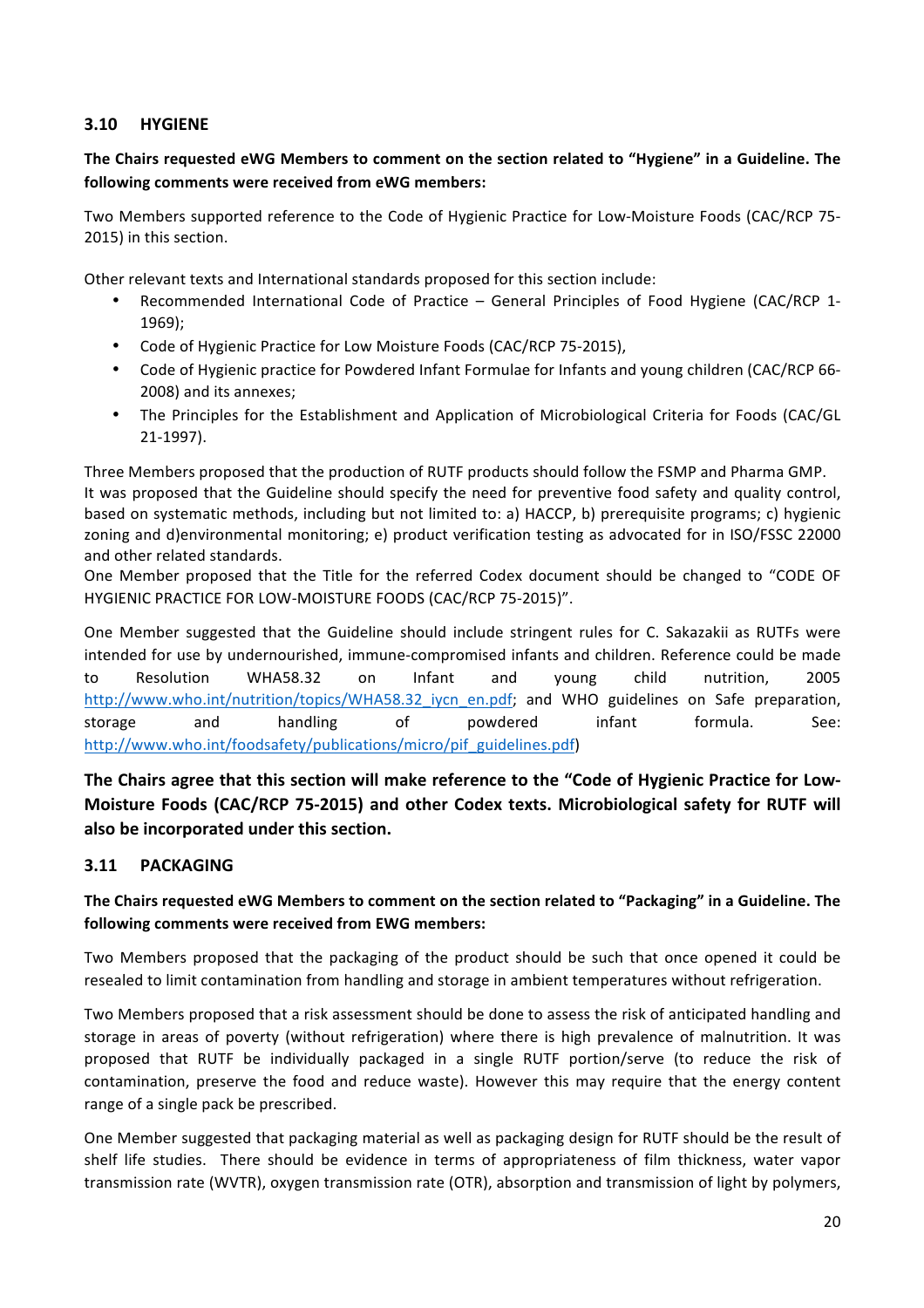and any other attribute which would provide information regarding the protection of nutritional, sensorial and safety quality of the product. Data should support maintaining food integrity throughout the supply chain and taking into account the various extreme environmental conductions found in the regions where product is intended to be distributed.

Various Members emphasized that packaging of these products should receive special attention since it was crucial in preserving the quality of the product along the shelf life and during transportation. The following specific points were raised with regard to packaging:

- The packages used should be appropriate, in order to avoid as much as possible the use of stabilizers.
- Packaging should be such to provide adequate protection against contamination during storage and handling.
- Primary and secondary packaging should be addressed.
- Suitability of the packaging for food contact and "mouth contact" to ensure that the primary packaging prevent children from "eating ink".
- Suitability of the packaging for preserving quality all along the shelf life.
- Suitability for packaging for hard transport.

The Chairs acknowledge responses from Members. Special attention will be paid to the packaging material for RUTF products and will be aligned with Codex texts where it exists. Primary and secondary packaging will also be covered under this section.

Based on **eWG** responses, the Chairs request **eWG** members to consider the following recommendations and provide inputs.

#### Packaging of RUTF into a single-use sachets

Children consuming RUTF are supposed to be fed every 3 hours throughout the day. The volume of RUTF consumed by children at one feeding is smaller than the volume of a sachet, which in many cases weigh 92 grams. Therefore care givers are required to give children sachets that have been opened for hours under questionable hygienic conditions which pose the risk of contamination. Appropriate volumes and the nutritional content ranges (e.g. energy content) should be determined so that RUTF can be packaged into single-use sachets to minimize the risk of contamination in the home.

Do you agree that RUTF should be packaged into single-use sachets to minimize the risk of contamination **at home?**

**What should be the volume ranges of single-use sachets?** 

**What should be the nutritional content ranges (e.g. macronutrients) of a Single-use sachet?**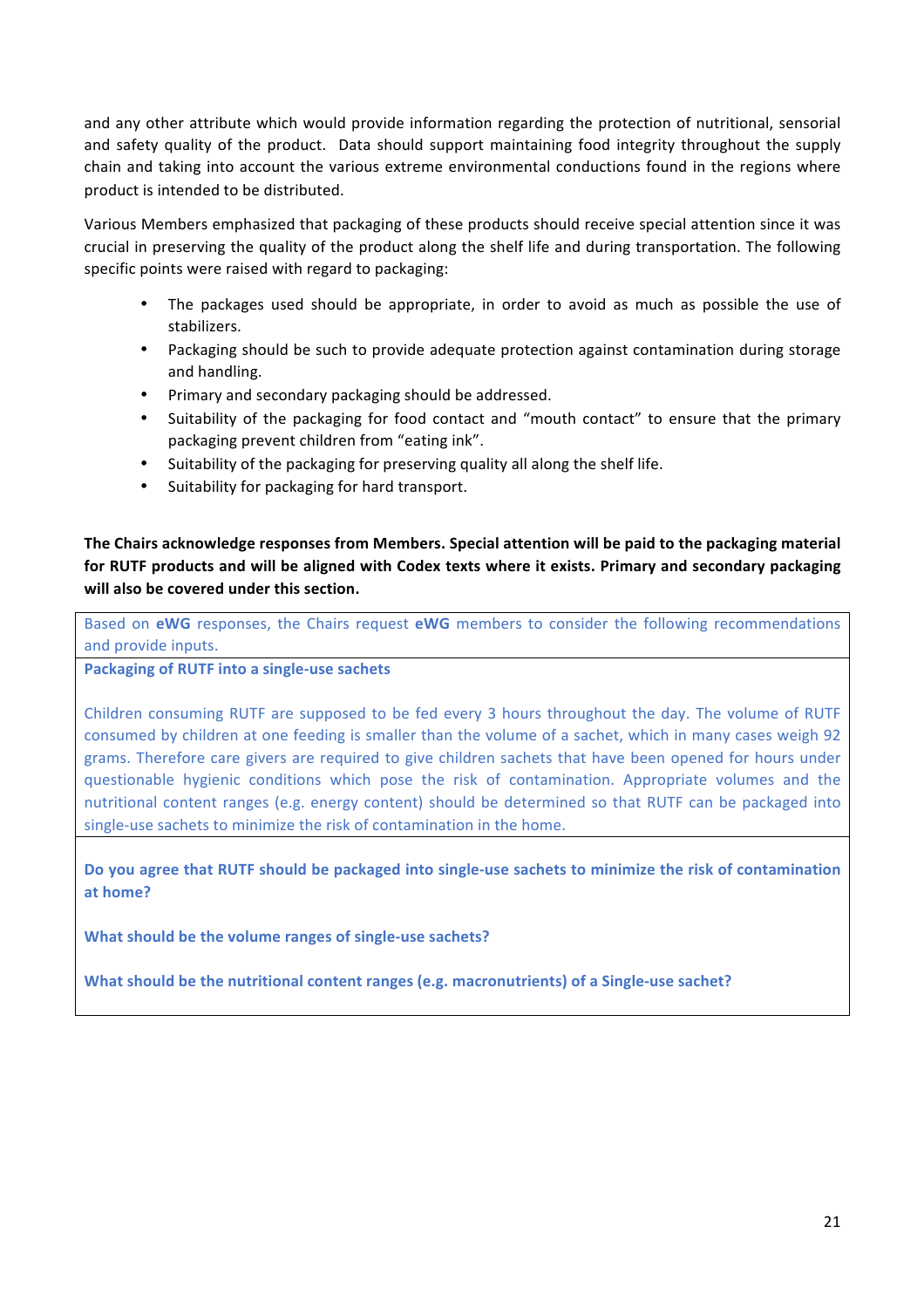# **3.12 LABELLING**

General Standard for the Labelling of Pre-packaged Foods (CODEX STAN 1-1985) and General Standard for the Labelling of and claims for pre-packaged Foods for Special Dietary Uses (CODEX STAN 146-195), and other relevant Codex texts will inform the content of this section.

### **3.12.1 Applicable standards and Guidelines**

- **3.12.2 Mandatory Provisions**
- **3.12.2.1** The Name of the Product
- **3.12.2.2 List of Ingredients**
- **3.12.2.3 Declaration of Nutritive Value**
- **3.12.2.4 Storage Instructions**
- **3.12.2.5 Instruction for Use**
- **3.12.2.6 Additional Requirements**
- **3.12.2.6.1 Shelf life**

# The Chairs requested eWG Members to comment on the section related to "Labelling" as articulated above. The following comments were received from EWG members:

Four Members suggested that the labelling section should follow the CODEX STAN 180-1991 for the labelling of and claims for foods for special medical purposes as a starting point. This document was also referred to in the discussion paper prepared by UNICEF and Senegal and presented at CCNFSDU37. However additional labelling requirements should be considered taking into account the specificities of RUTF

Three members recommended that a visible statement on the importance of breastfeeding should be included as part of the additional requirements and that CAC/MISC 2-1976: Statement of infant feeding be considered. 

Two Members also proposed that the label for RUTF should specifically state that the product is for the management of severe acute malnutrition, the appropriate age for use of the product, other relevant information relevant to the storage, handling and use of the product.

A proposal was made by a Member to consider whether the same information should be required on both the inner and outer packages, and less on the inner package of a RUTF.

The following statements were proposed by various Members to become mandatory on the labelling of these products:

- not for resale.
- breastfeeding is the most important for the rehabilitation of acute malnutrition and that the RUTF should not replace breastfeeding
- this is a high fat, high sugar product and long-term effects of using this category of products in children are not known
- RUTFs should not replace breastfeeding and locally available family foods.
- the product is for the management of severe acute malnutrition,
- The product must be used under medical supervision.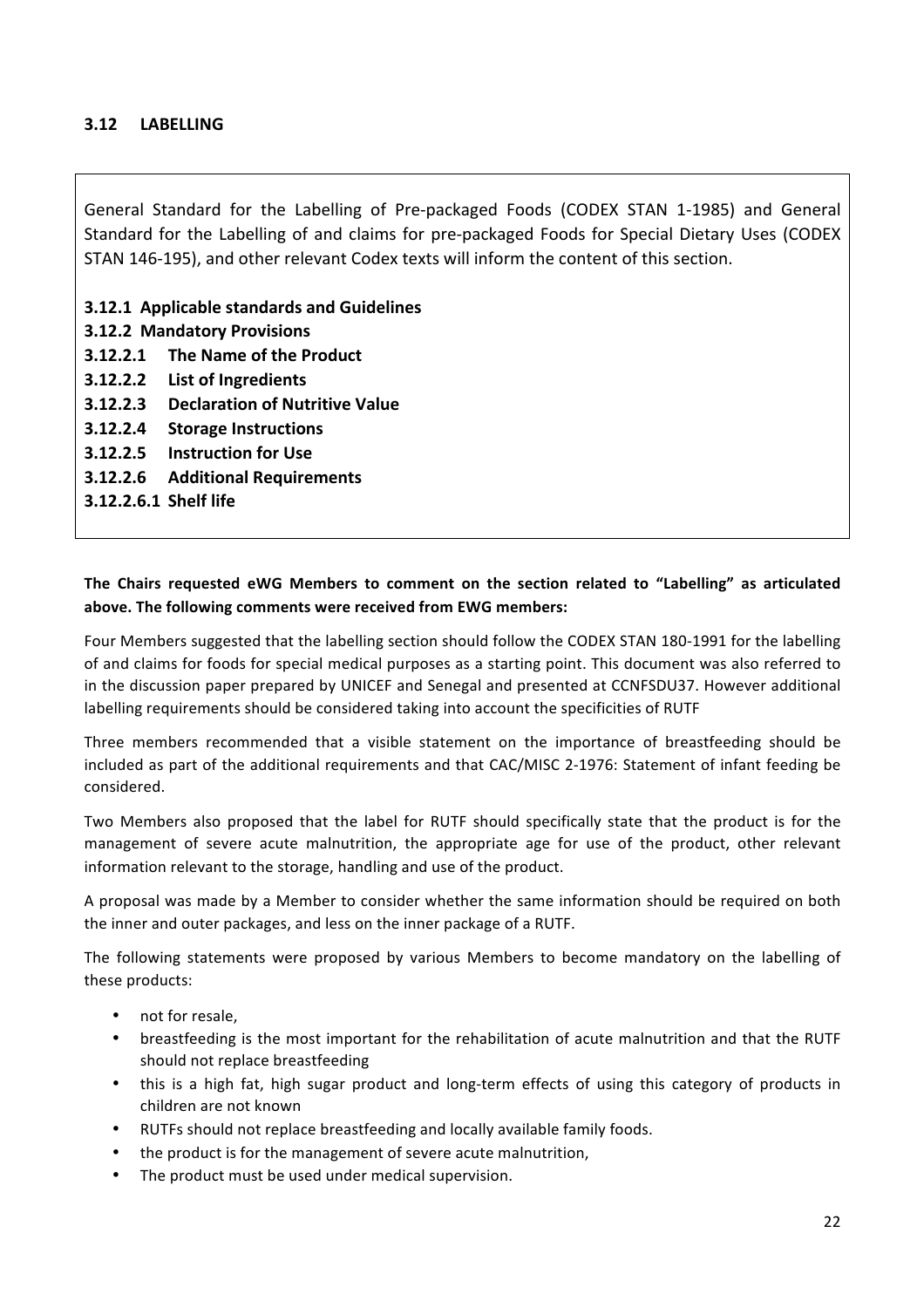One Member commented that the Guidelines should take into account all relevant information to ensure that RUTFs do not replace/substitute the breastfeeding. The application of the guidelines should take into account the recommendations made in the International Code of Marketing of Breast-milk Substitutes (1981), the Global Strategy for Infant and Young Child Feeding(See: WHA resolution, WHA 55.25 on Infant and young child nutrition, See: http://www.breastfeedingcanada.ca/documents/ResolutionWHA5525.pdf).

The guidelines should take into account the recommendations of World Health Assembly resolution 63.14 (2010) which calls for global action to reduce the impact on children of marketing of foods high in saturated fats, trans-fatty acids, free sugars, or salt.

One Member commented that the Net weight of the product should be emphasized.

Based on eWG responses the Chairs propose the following wording under this section **LABELLING**

CODEX STAN 180-1991 for the labelling of and claims for foods for special medical purposes and other relevant Codex texts will inform the content of this section.

3.12.1 Applicable standards and Guidelines 3.12.2 Mandatory Provisions 3.12.2.1 The Name of the Product 3.12.2.2 List of Ingredients 3.12.2.3 Declaration of Nutritive Value 3.12.2.4 Storage Instructions 3.12.2.5 Instruction for Use 3.12.2.6 Additional Requirements 3.12.2.6.1 Shelf life 3.12.2.6.2 Mandatory Statements

Do you have additional comments on the proposed wording or for this section?

The Chairs propose that specific instructions and mandatory statements will be included under the subsection on "Additional Requirements".

# **Mandatory Statements for Labelling Purposes**

#### The following mandatory statements were proposed by eWG Members.

- a. This product is not for resale.
- b. Breastfeeding is the most important for the rehabilitation of acute malnutrition and that the RUTF should not replace breastfeeding.
- c. RUTF is a high fat, high sugar product and long-term effects of using this category of products in children are not known.
- d. RUTF should not replace breastfeeding and locally available family foods.
- e. RUTF is a product for the management of severe acute malnutrition.
- f. The product must be used under medical supervision.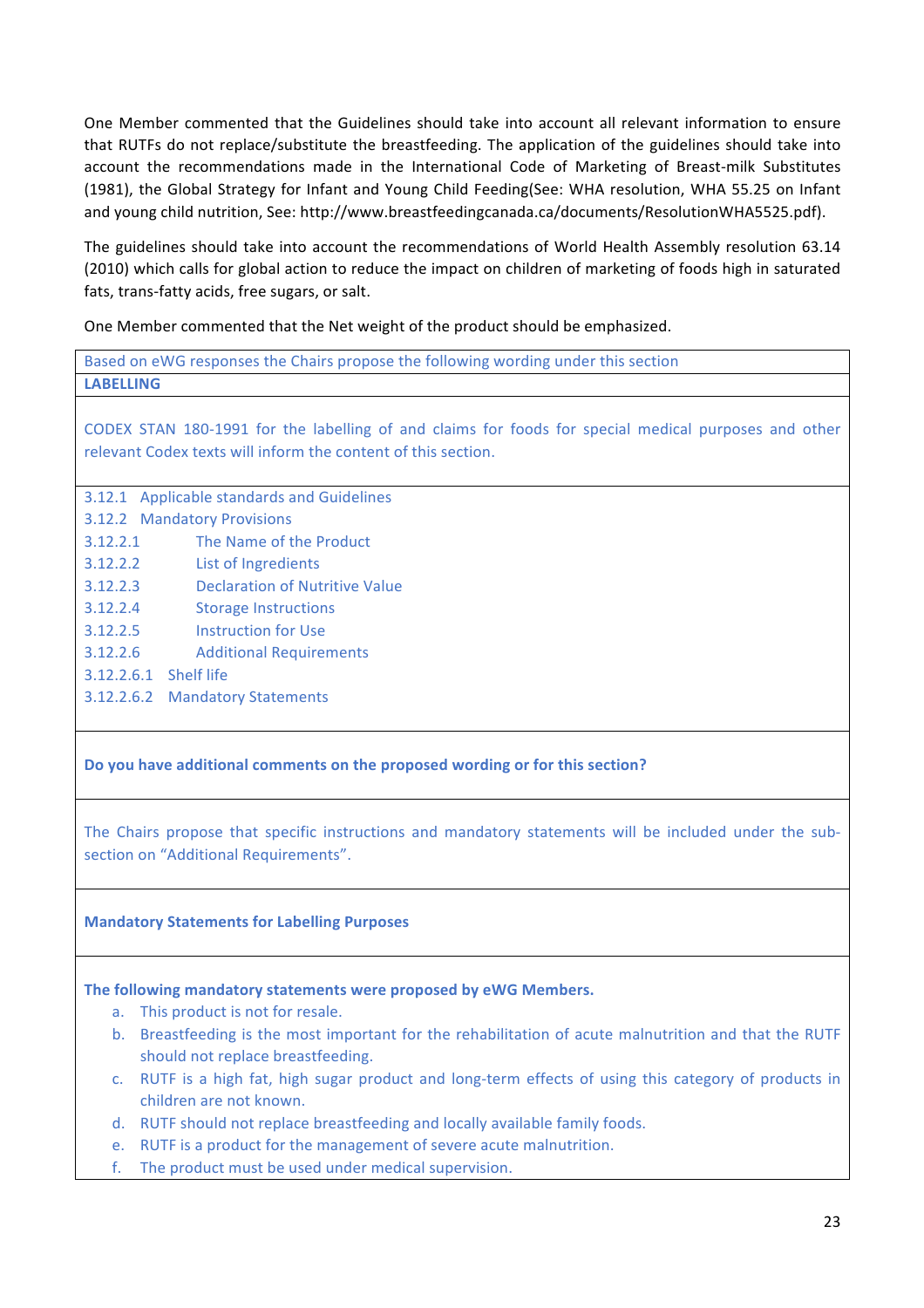Do you agree with the wording and the proposed mandatory statements?

Please provide comments on the above suggested wording.

Are there any other additional statements that should be considered under this section? Please provide the rationale and justification for their inclusion.

# **3.13 ADDITIONAL COMMENTS**

Electronic Working Group Members were requested to provide any additional information or recommended specific sections that should be considered in the Guideline.

One Member proposed that a marketing prohibition should be placed on these products so that they will not be sold for general use but available on prescription for medically indicated uses and with the supervision of an independent health worker.

# The Chairs suggest that this point be covered under the labelling section, under sub-section on **"Mandatory Statements".**

One Member commented that addition of Food additives and flavors should be looked at during the development of a Guideline for the vulnerable groups.

### The Chairs agree and this will addressed under the Suitable Raw Materials and Ingredients section.

One Member commented that these products should not be distributed or marketed in any manner for general use nor for the prevention of malnutrition. Therefore RUTF should not be seen as a replacement for health family foods, but an expensive treatment therapeutic food of questionable use.

# The Chairs suggest that this point will be addressed under the Labelling section.

# **References**

<u> 1989 - Jan Samuel Barbara, margaret e</u>

<sup>&</sup>lt;sup>i</sup> WHO. *Guideline*: Updates on the Management of Severe Acute Malnutrition in Infants and Children. Geneva: World Health Organization; 2013.

<sup>&</sup>quot; Joint Statement on Community-Based Management of Severe Acute Malnutrition by the World Health Organization, the World Food Programme, the United Nations System Standing Committee on Nutrition and the United Nations Children's Fund, 2007.

III Manary M.J. Local production and provision f ready-to-use therapeutic food for the treatment of severe childhood malnutrition. Food and Nutrition Bulletin 27 (3 Suppl.), S83-S89, 2006.<br><sup>iv</sup> World Health Organization. Management of Severe Malnutrition. A manual for physicians and other senior health

workers. Geneva: World Health Organization, 1999.

 $\degree$  Code of Hygienic Practice for Low Moisture Foods (CAC/RCP 75-2015)

vi http://www.fao.org/fao-who-codexalimentarius/meetings-reports/detail/en/?meeting=CCFH&session=47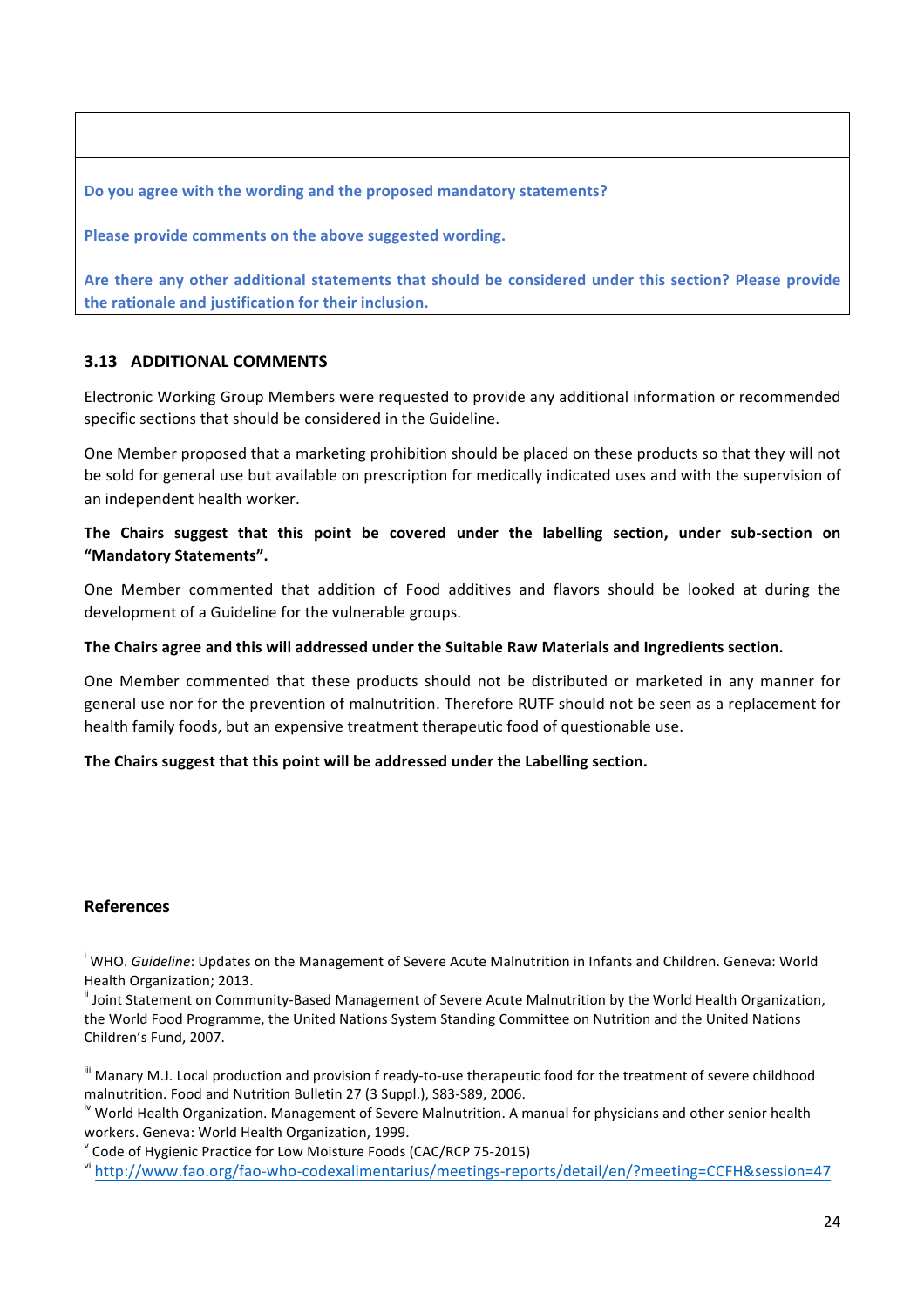# **ANNEXURE 1**

#### **CODEX MEMBERS**

- 1. ARGENTINA
- 2. AUSTRALIA
- 3. BRAZIL
- 4. CANADA
- 5. CHINA
- **6. EUROPEAN UNION**
- 7. FRANCE
- 8. GHANA
- 9. INDIA
- 10. IRELAND
- 11. NEW ZEALAND
- 12. NORWAY
- 13. POLAND
- 14. SENEGAL
- 15. SOUTH AFRICA
- 16. SWITZERLAND
- 17. THAILAND
- 18. UGANDA
- 19. UNITED STATES OF AMERICA
- 20. URUGUAY
- 21. ZAMBIA

#### **CODEX OBSERVERS**

1. WORLD RESEARCH SUGAR ORGANIZATION

<u> 1989 - Andrea Santa Andrea Andrea Andrea Andrea Andrea Andrea Andrea Andrea Andrea Andrea Andrea Andrea Andr</u>

- 2. FOODDRINKEUROPE
- 3. ILCA
- 4. INTERNATIONAL DAIRY FEDERATION
- 5. UNICEF
- 6. INFACT CANADA
- 7. IACFO
- 8. ELC
- 9. MSF
- 10. IFT
- 11. ICAAS
- 12. IBFAN